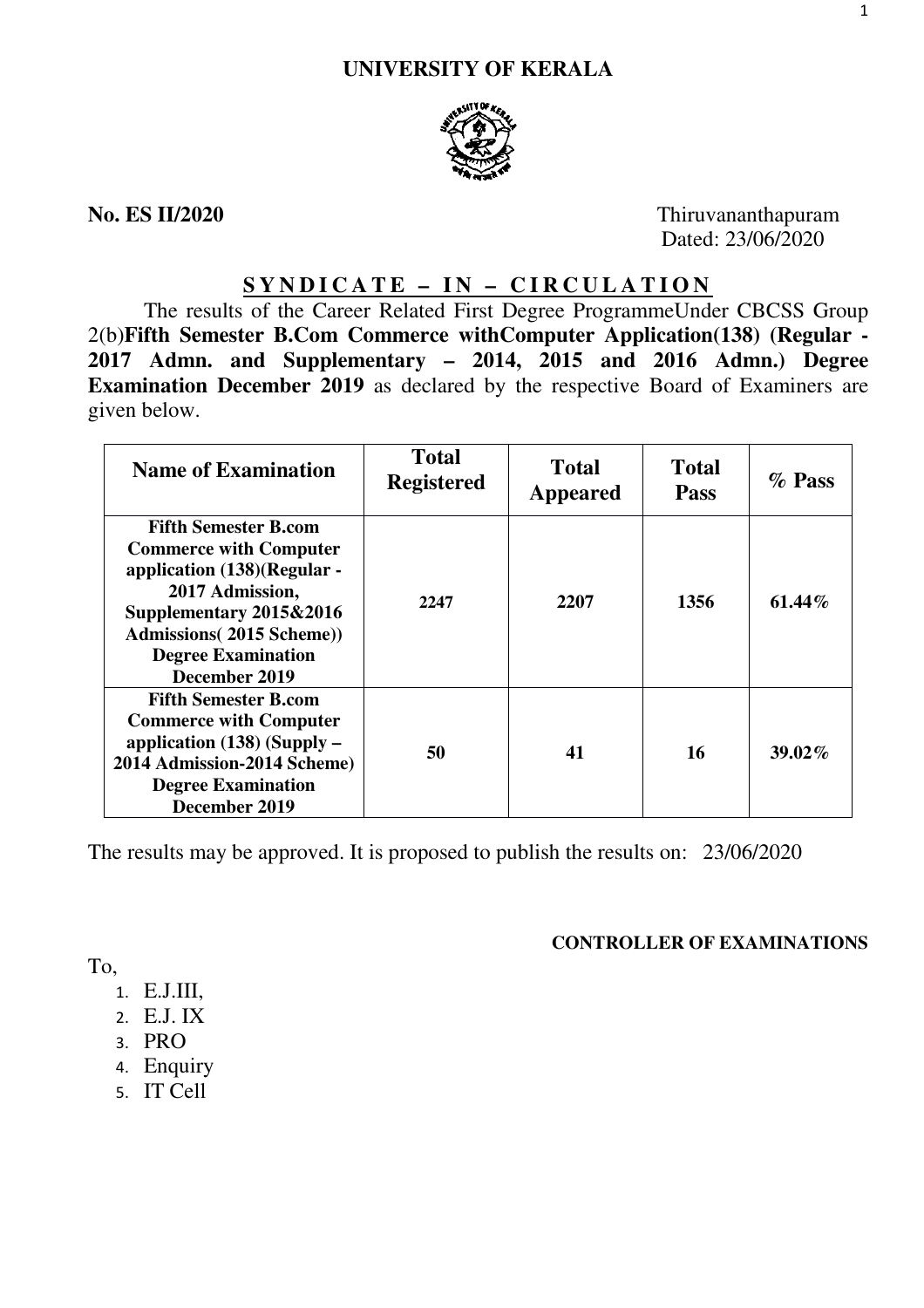

# **UNIVERSITY OF KERALA**

#### **NOTIFICATION**

- 1. The following is the provisional list of Register Numbers of the successful candidates at the Career Related First Degree Program Under CBCSS Group 2(b)**Fifth Semester B.Com Commerce with CA (138) (Regular – 2017 Admission (2015 Scheme), Supplementary – 2014, 2015 & 2016 Admissions) Degree Examination December 2019** as declared by the Board of Examiners.
- 2. For the successful completion of a semester a student of 2014 and 2013 admission has to score a minimum SCPA of 4.00(E Grade). A minimum of 40% of marks (E Grade) is required for passing a course with a separate minimum of 40% (E Grade) for Continuous Evaluation and End Semester Evaluation.
- 3. For 2015 Scheme candidates, a student has to score a minimum 35% marks each for ESE and CE for a course pass.However,40 % in aggregate (CE+ESE) is required for a semester pass.
- 4. The last date for revaluation and scrutiny is **06/07/2018**. Candidates should make use of draft mark list available in the university website for applying for revaluation.Application for scrutiny and revaluation should be submitted online only.

| <b>COURSE CODE</b> | <b>COURSE</b>                                    |
|--------------------|--------------------------------------------------|
| <b>CC 1541</b>     | <b>Web Designing And Production For Business</b> |
| <b>CC 1542</b>     | <b>Fundamentals of Income Tax</b>                |
| <b>CC 1543</b>     | <b>Cost Accounting</b>                           |
| <b>CC 1544</b>     | <b>Accounting for Specialised Institutions</b>   |
|                    | <b>Open Course</b>                               |

# **2014 & 2015 Schemes**

### **Sd/- CONTROLLER OF EXAMINATIONS**

University Buildings, Thiruvananthapuram Date:23/06/2020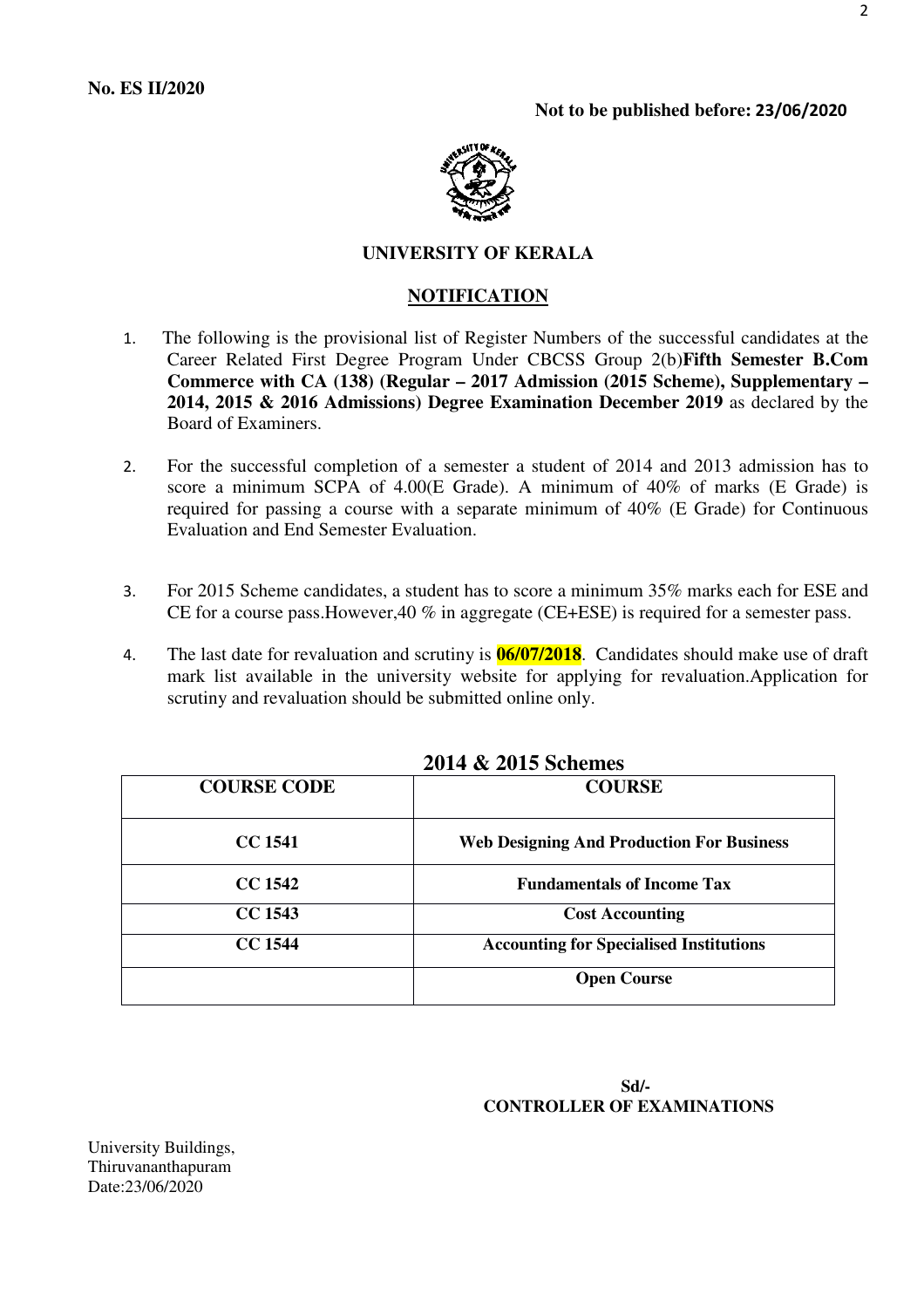# **Sree Ayyappa College, Thiruvanvandoor, Pathanamthitta**

### **B.Com - Commerce with Computer Application(138)**

All Pass (Semester scores given in brackets)

| 17135001(6.24 C) | 004(6.53 C) | 006(4.76)             | 008(5.54 D) | 012(5.63 D) |
|------------------|-------------|-----------------------|-------------|-------------|
| 013(6.44 C)      | 015(6.10 C) | 017(5.89 D)           | 018(7.86 B) | 020(8.46 A) |
| 021(6.51)        | 023(6.01 C) | $025(5.67 \text{ D})$ | 026(7.01 B) | 027(5.40 D) |
| 030(5.81 D)      | 031(6.52 C) | 033(4.67 E)           | 034(6.52 C) | 035(5.71 D) |
| 039(7.52 B)      | 040(7.16 B) | 041(6.20 C)           | 044(7.21 B) | 045(5.26 D) |
| 046(6.47 C)      | 048(4.94 E) | 049(5.57 D)           | 050(5.91 D) | 052(5.46 D) |
| 16135002(4.97 E) | 004(5.47 D) | 005(5.01 D)           | 006(5.02 D) | 010(4.96 E) |
| 019(5.66 D)      | 026(5.13 D) | 030(4.62 E)           | 032(5.86 D) | 041(5.09 D) |
|                  |             |                       |             |             |

15135038(5.12 D)

## Passed in Parts (Subject codes given in brackets)

| 17135002(136) | 007(26)    | 014(6)    | 019(236) | 028(12356)   |
|---------------|------------|-----------|----------|--------------|
| 029(12356)    | 036(12356) | 037(36)   | 042(136) | 043(1356)    |
| 047(12356)    | 051(12346) | 053(1356) | 054(36)  | 16135003(12) |
| 011(2)        | 029(3)     | 031(5)    |          |              |

**College Code : 149** 

# **Mar Gregorios College of Arts & Science, Punnapra, Alappuzha**

## **B.Com - Commerce with Computer Application(138)**

| 17149001(5.04 D) | 002(6.04 C) | 003(6.54 C)      | 005(5.56 D) | 006(6.64 C) |
|------------------|-------------|------------------|-------------|-------------|
| 008(7.56 B)      | 009(8.29 A) | 010(7.54 B)      | 012(7.42 B) | 013(6.54)   |
| 015(5.84 D)      | 016(4.51 E) | 017(6.12 C)      | 018(5.73 D) | 019(5.56 D) |
| 020(5.46 D)      | 021(5.46 D) | 022(5.30 D)      | 023(5.94 D) | 025(5.04 D) |
| 026(5.34 D)      | 027(5.53 D) | 028(7.00 B)      | 029(7.51 B) | 031(5.04 D) |
| 032(5.10 D)      | 033(6.17 C) | 034(6.52 C)      | 035(5.11 D) | 036(7.00 B) |
| 037(6.08 C)      | 038(5.74 D) | 039(5.32 D)      | 040(6.34 C) | 041(6.52 C) |
| 043(5.71 D)      | 044(6.18 C) | 045(8.06 A)      | 046(6.94 C) | 047(4.98 E) |
| 048(6.74 C)      | 049(5.48 D) | 050(6.01 C)      | 051(8.47 A) | 052(5.96 D) |
| 16149022(5.47 D) | 047(5.43 D) | 15149007(5.36 D) | 031(5.02 D) |             |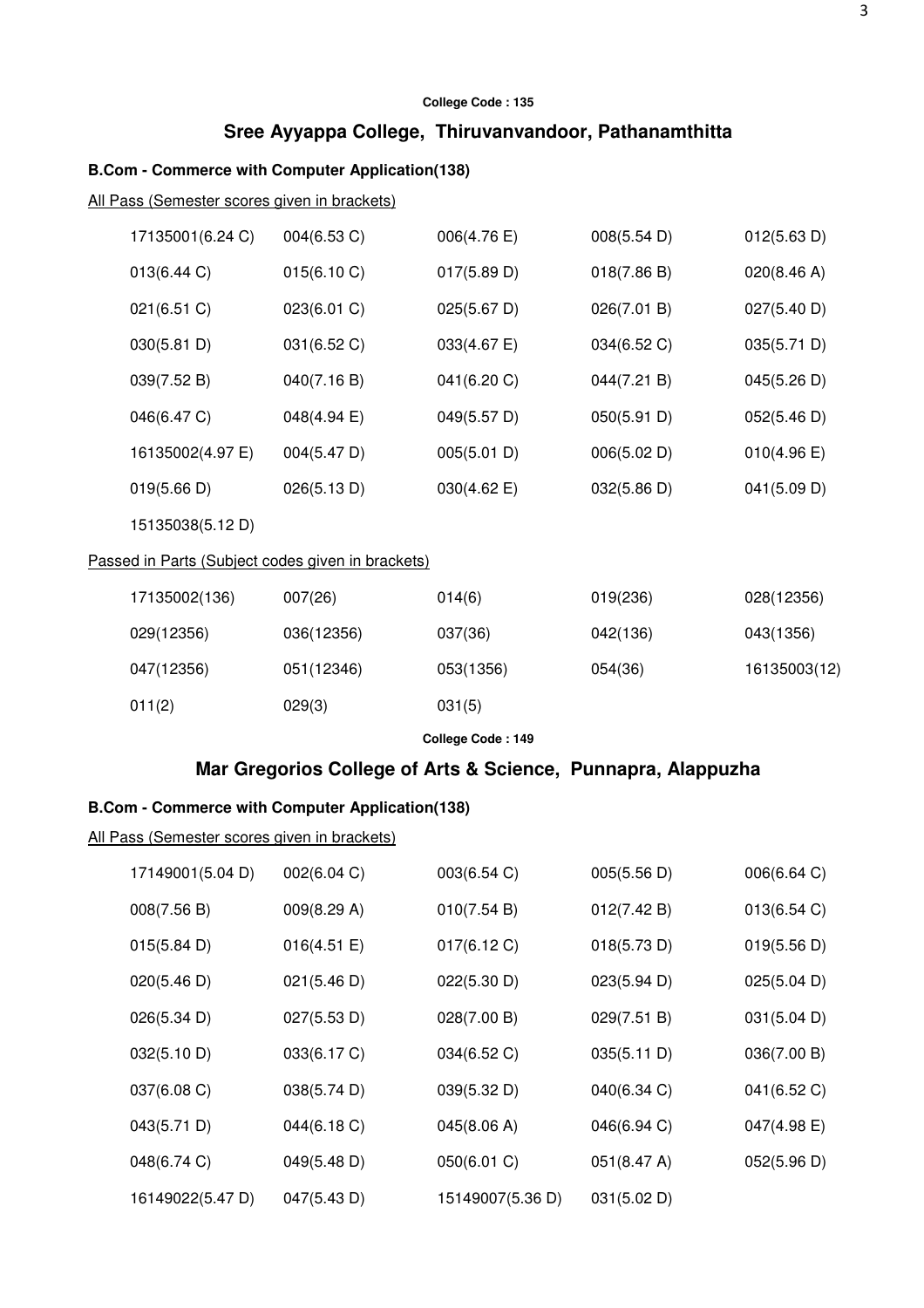#### Passed in Parts (Subject codes given in brackets)

| 17149004(1356) | 007(1256)   | 011(12356) | 014(156) | 030(1356)   |
|----------------|-------------|------------|----------|-------------|
| 042(1456)      | 16149004(4) | 030(156)   | 032(4)   | 15149039(1) |

#### **College Code : 150**

# **Mother Theresa College, Nellikad, Kattakada, Thiruvananthapuram**

### **B.Com - Commerce with Computer Application(138)**

All Pass (Semester scores given in brackets)

| 17150002(5.46 D) | 003(5.88 D)                                       | 006(5.08 D)      | 007(5.40 D)      | 008(7.28 B) |
|------------------|---------------------------------------------------|------------------|------------------|-------------|
| 010(4.46 E)      | 011(6.34 C)                                       | 012(6.37 C)      | 013(6.91 C)      | 014(5.18 D) |
| 015(4.89 E)      | 017(6.76 C)                                       | 018(5.76 D)      | 019(5.82 D)      | 020(8.70 A) |
| 021(8.24 A)      | 022(6.69 C)                                       | 023(5.81 D)      | 024(7.24 B)      | 025(6.50 C) |
| 028(6.46 C)      | 030(5.44 D)                                       | 031(7.53 B)      | 032(5.88 D)      | 033(6.27 C) |
| 036(6.57 C)      | 037(8.04 A)                                       | 038(6.30 C)      | 040(4.69 E)      | 041(5.37 D) |
|                  |                                                   |                  |                  |             |
| 17150042(5.13 D) | 043(5.01 D)                                       | 044(7.49 B)      | 045(7.09 B)      | 046(6.20 C) |
| 049(8.21 A)      | 050(6.83 C)                                       | 051(4.77 E)      | 16150006(4.59 E) | 008(4.87 E) |
| 017(4.74 E)      | 026(5.30 D)                                       | 029(4.70 E)      | 033(5.33 D)      | 037(6.53 C) |
| 040(5.21 D)      | 041(5.18 D)                                       | 042(5.37 D)      | 044(6.13 C)      | 046(5.57 D) |
| 048(4.71 E)      | 052(5.80 D)                                       | 15150022(5.04 D) |                  |             |
|                  | Passed in Parts (Subject codes given in brackets) |                  |                  |             |
| 17150001(12456)  | 005(1356)                                         | 009(12356)       | 016(56)          | 026(12356)  |
| 027(12356)       | 029(12356)                                        | 034(12356)       | 035(12356)       | 039(13456)  |
| 047(13456)       | 048(12356)                                        | 052(6)           | 16150036(14)     |             |

**College Code : 151** 

### **Don Bosco College, Kottiyam, Kollam**

# **B.Com - Commerce with Computer Application(138)**

| 17151001(6.57 C) | 003(6.44 C) | 004(5.94 D) | $005(8.61 \text{ A})$ | 006(8.44 A) |
|------------------|-------------|-------------|-----------------------|-------------|
| 008(5.50 D)      | 009(6.78 C) | 010(6.13 C) | 011(5.64 D)           | 012(7.04 B) |
| 013(7.52 B)      | 014(8.38 A) | 015(5.81 D) | 016(6.36)             | 017(6.62)   |
| 018(6.62)        | 019(6.71)   | 020(7.32 B) | 021(5.21 D)           | 023(5.77 D) |
| 024(6.64 C)      | 025(6.53 C) | 027(5.21 D) | 028(5.97 D)           | 032(5.50 D) |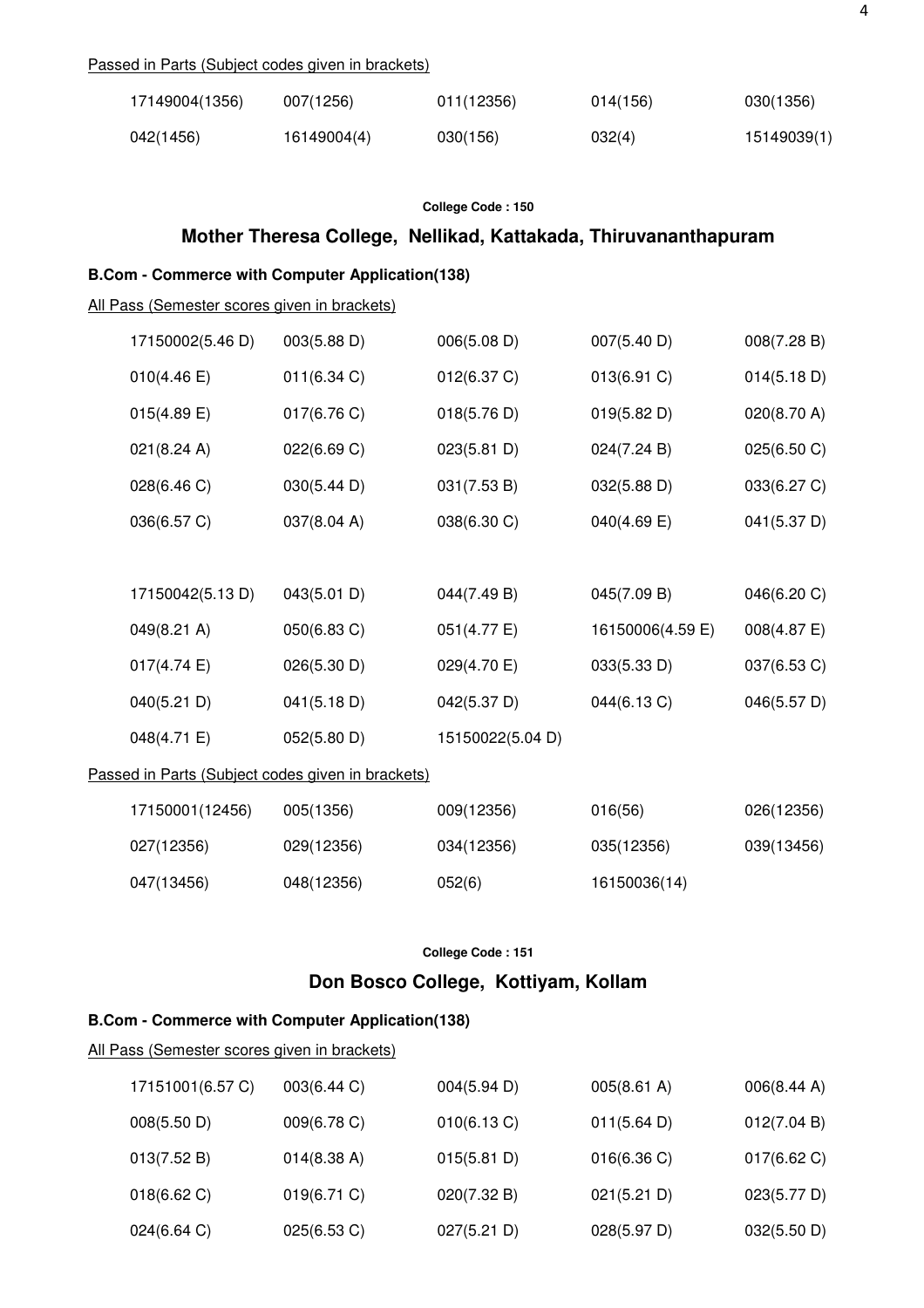| 034(6.64 C)     | 035(5.90 D)                                       | 036(5.26 D)      | 037(6.89 C) | 038(6.62 C) |
|-----------------|---------------------------------------------------|------------------|-------------|-------------|
| 039(6.79 C)     | 041(6.24 C)                                       | 042(6.71 C)      | 044(6.44 C) | 045(6.72 C) |
| 046(6.82 C)     | 047(6.70 C)                                       | 16151041(4.93 E) | 043(4.72 E) |             |
|                 | Passed in Parts (Subject codes given in brackets) |                  |             |             |
| 17151007(12356) | 022(16)                                           | 026(12356)       | 029(56)     | 030(146)    |
| 040(13456)      | 043(12356)                                        | 16151019(23)     |             |             |

# **KICMA College of Arts & Science, Neyyar Dam, Thiruvananthapuram**

### **B.Com - Commerce with Computer Application(138)**

#### All Pass (Semester scores given in brackets)

| 17154002(5.67 D) | 011(7.14 B)                                       | 012(5.99 D) | 014(6.26)   | 019(6.22)   |
|------------------|---------------------------------------------------|-------------|-------------|-------------|
| 021(6.02 C)      | 023(6.28 C)                                       | 027(6.96)   | 029(5.90 D) | 031(7.64 B) |
| 16154018(5.52 D) |                                                   |             |             |             |
|                  | Passed in Parts (Subject codes given in brackets) |             |             |             |
| 17154006(156)    | 007(156)                                          | 008(156)    | 009(136)    | 010(156)    |
| 015(6)           | 016(126)                                          | 025(16)     | 026(12456)  | 032(6)      |
| 16154003(2)      | 004(23)                                           | 032(3)      |             |             |

#### **College Code : 156**

# **Carmel College, Muhamma, Alappuzha**

### **B.Com - Commerce with Computer Application(138)**

#### All Pass (Semester scores given in brackets)

| 17156001(6.39 C) | 008(6.00 C) | 011(5.78 D)      | 012(7.32 B) | 013(6.01)   |
|------------------|-------------|------------------|-------------|-------------|
| 014(6.08)        | 016(5.77 D) | 017(7.10 B)      | 018(6.09 C) | 020(5.66 D) |
| 021(7.74 B)      | 022(6.48)   | 16156004(6.38 C) | 005(6.16)   | 006(5.84 D) |
| 008(5.82 D)      | 009(6.67 C) | 014(6.19 C)      |             |             |

## Passed in Parts (Subject codes given in brackets)

| 17156002(1356) | 003(1356)  | 005(1356)  | 006(1356)   | 007(12356) |
|----------------|------------|------------|-------------|------------|
| 009(12356)     | 010(12356) | 015(13456) | 16156013(3) |            |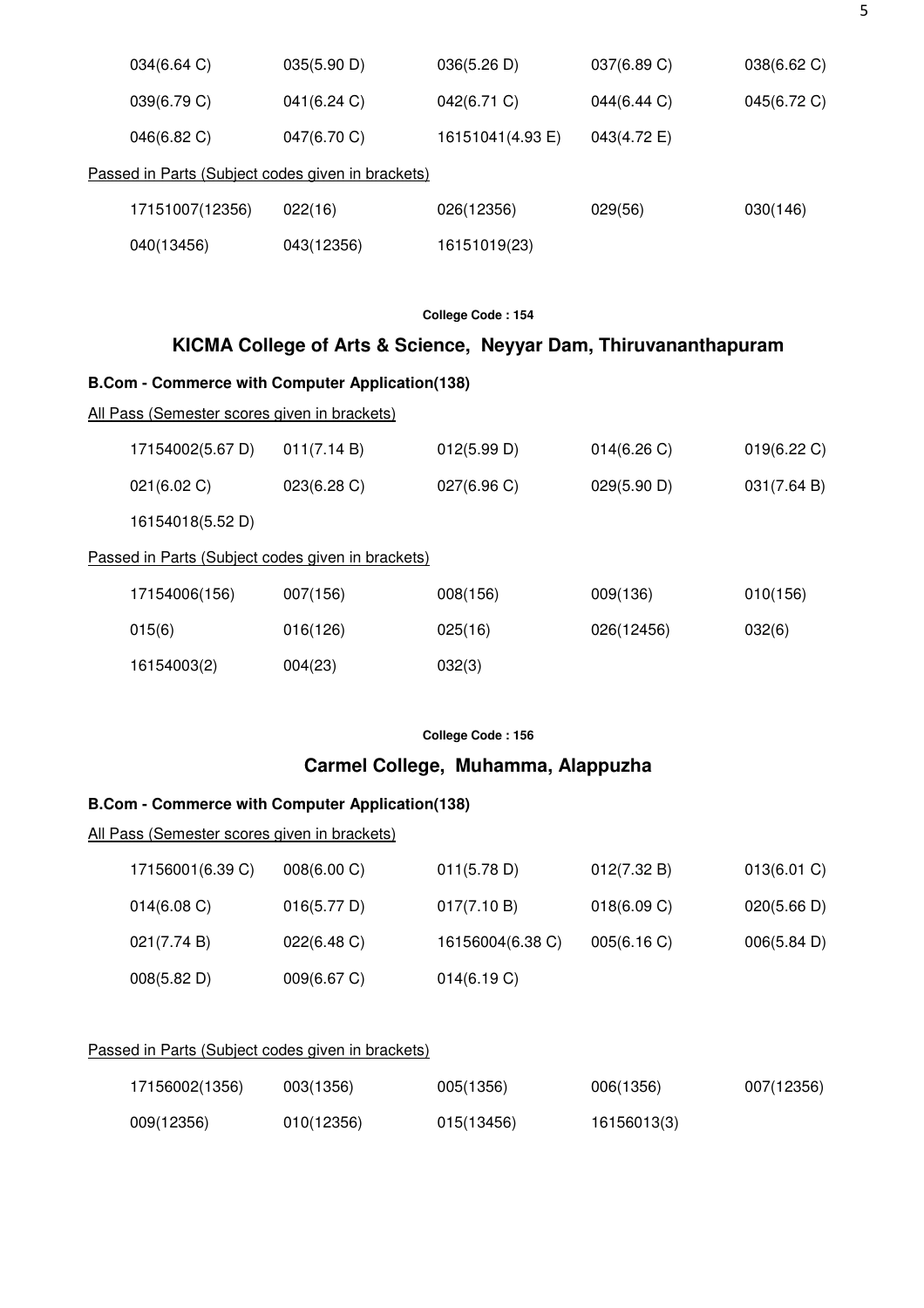# **Mar Chrysostom College, Paranthal,Adoor, Pathanamthitta**

### **B.Com - Commerce with Computer Application(138)**

All Pass (Semester scores given in brackets)

|                                                   | 17157001(6.52 C) | 002(5.90 D) | 004(5.22 D)      | 005(7.49 B)           | 007(6.63 C)           |  |
|---------------------------------------------------|------------------|-------------|------------------|-----------------------|-----------------------|--|
|                                                   | 008(6.82 C)      | 009(6.80 C) | 010(6.30 C)      | 011(7.39 B)           | $012(6.80 \text{ C})$ |  |
|                                                   | 013(5.56 D)      | 014(6.63 C) | 015(6.56 C)      | 016(8.32 A)           | 017(6.71)             |  |
|                                                   | 018(5.43 D)      | 019(6.61 C) | 020(7.83 B)      | $021(8.11 \text{ A})$ | 022(7.80 B)           |  |
|                                                   | 024(6.09 C)      | 025(6.30 C) | 026(7.64 B)      | 027(5.42 D)           | 028(6.26 C)           |  |
|                                                   | 029(6.67 C)      | 030(6.68 C) | 031(6.94 C)      | 032(7.30 B)           | 033(6.16 C)           |  |
|                                                   | 034(7.17 B)      | 035(6.57 C) | 036(6.24 C)      | 037(6.41 C)           | 038(6.11 C)           |  |
|                                                   | 040(6.10 C)      | 041(5.91 D) | 042(6.21 C)      | 043(7.84 B)           | 045(8.09 A)           |  |
|                                                   | 16157001(5.40 D) | 009(5.32 D) | 015(5.90 D)      | 017(5.68 D)           | 025(5.51 D)           |  |
|                                                   | 032(5.64 D)      | 040(6.48 C) | 15157007(4.70 E) | $026(4.68 \text{ E})$ |                       |  |
| Passed in Parts (Subject codes given in brackets) |                  |             |                  |                       |                       |  |
|                                                   | 17157003(2356)   | 006(256)    | 039(2346)        | 044(1456)             | 16157003(4)           |  |
|                                                   | 14157030(45)     |             |                  |                       |                       |  |

**College Code : 158** 

# **Mannam N S S College, Edamulakkal,Anchal, Kollam**

# **B.Com - Commerce with Computer Application(138)**

| 17158001(5.81 D)      | 003(6.26)        | 004(4.82 E) | 005(5.77 D) | 007(6.88 C) |
|-----------------------|------------------|-------------|-------------|-------------|
| 009(6.56 C)           | 010(5.69 D)      | 011(6.93 C) | 012(7.47 B) | 014(6.61 C) |
| 016(5.72 D)           | 017(5.04 D)      | 018(5.79 D) | 019(6.96 C) | 020(5.76 D) |
| 021(6.17 C)           | 022(6.39 C)      | 023(6.76 C) | 024(5.17 D) | 025(4.97 E) |
| 026(6.07 C)           | 027(5.00 D)      | 028(6.67 C) | 031(6.79 C) | 032(6.89 C) |
| 034(5.61 D)           | 036(4.82 E)      | 037(5.76 D) | 038(5.18 D) | 039(6.69 C) |
| 040(5.06 D)           | 041(8.13 A)      | 042(4.90 E) | 043(6.81 C) | 045(6.14 C) |
| 16158004(5.07 D)      | 005(4.53 E)      | 008(4.71 E) | 010(5.19 D) | 012(5.41 D) |
| $016(4.24 \text{ E})$ | 021(4.74 E)      | 022(4.64 E) | 028(4.83 E) | 031(4.81 E) |
| 032(4.72 E)           | 035(4.77 E)      | 036(4.67 E) | 039(4.54 E) | 043(5.73 D) |
| 044(4.48 E)           | 15158005(5.51 D) | 018(4.73 E) |             |             |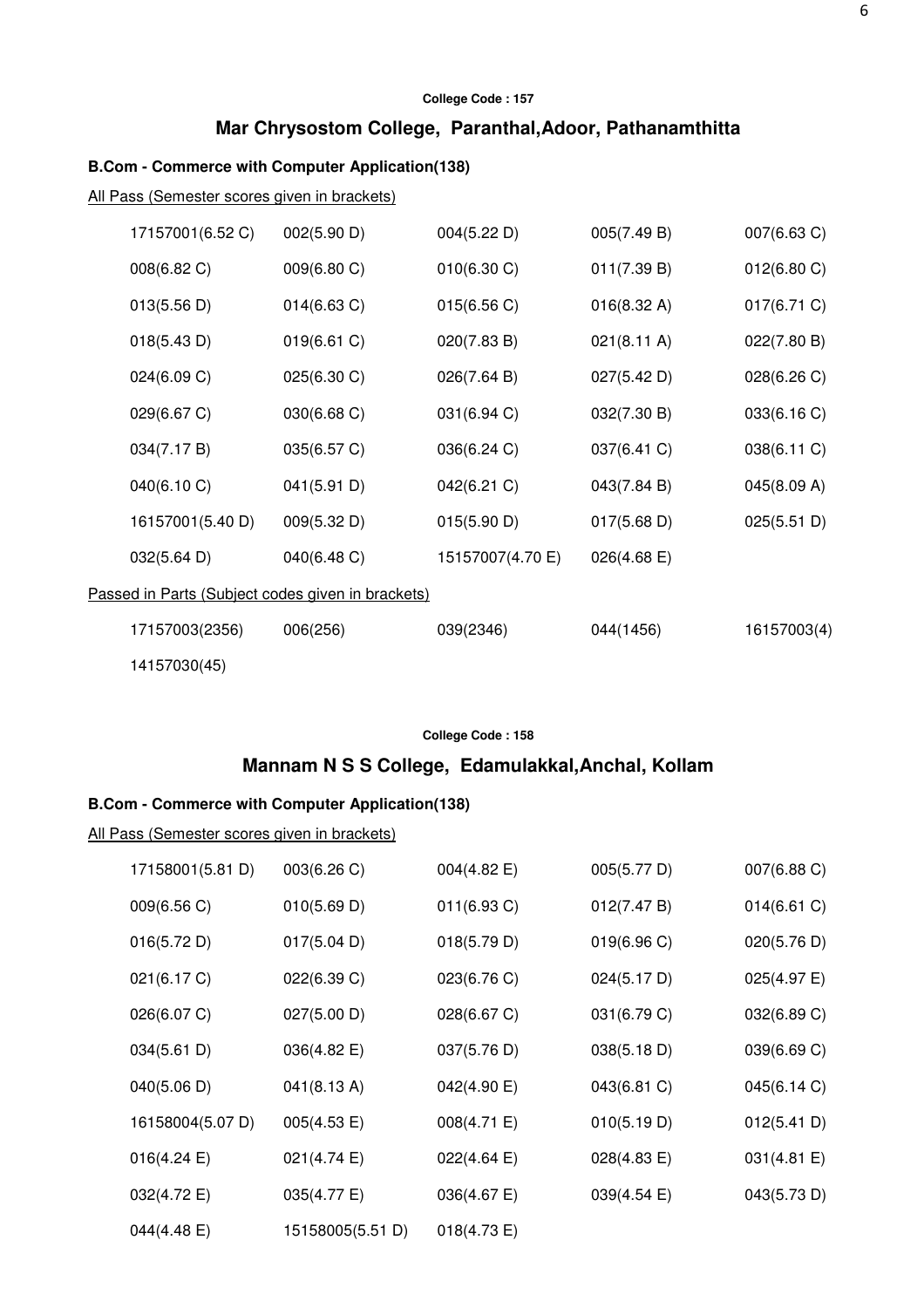### Passed in Parts (Subject codes given in brackets)

| 17158002(5) | 006(12356) | 008(12345) | 029(12456) | 030(12456) |
|-------------|------------|------------|------------|------------|
| 033(35)     | 035(12345) | 044(12356) | 046(12456) | 047(256)   |

16158001(2345)

#### **College Code : 160**

# **Mater Dei CMI College , Enath, Kollam**

#### **B.Com - Commerce with Computer Application(138)**

All Pass (Semester scores given in brackets)

| 17160001(4.46 E)      | $005(4.88 \text{ E})$                             | 006(4.51 E)      | 008(5.57 D)           | 009(5.86 D) |
|-----------------------|---------------------------------------------------|------------------|-----------------------|-------------|
| 012(5.12 D)           | $014(6.93)$ C)                                    | 015(5.99 D)      | $016(4.53 \text{ E})$ | 017(5.81 D) |
| 019(5.56 D)           | $020(4.79)$ E)                                    | 021(5.97 D)      | 022(7.48 B)           | 023(5.48 D) |
| $024(4.67 \text{ E})$ | 025(5.70 D)                                       | $030(4.98)$ E)   | 031(5.80 D)           | 032(5.49 D) |
| 035(5.71 D)           | 036(5.10 D)                                       | 16160026(5.26 D) | 027(5.76 D)           |             |
|                       | Passed in Parts (Subject codes given in brackets) |                  |                       |             |
| 17160002(2346)        | 003(46)                                           | 011(12346)       | 013(12356)            | 018(46)     |
| 026(146)              | 027(12346)                                        | 028(146)         | 033(6)                | 034(12346)  |
| 037(136)              | 038(13456)                                        | 039(13456)       | 040(12346)            | 16160002(1) |

#### **College Code : 166**

## **MGM College of Arts and Science, Kaniyapuram, Thiruvananthapuram**

#### **B.Com - Commerce with Computer Application(138)**

| <u>All Pass (Semester scores given in brackets)</u> |                                                   |             |             |             |  |  |  |  |
|-----------------------------------------------------|---------------------------------------------------|-------------|-------------|-------------|--|--|--|--|
| 17166003(4.69 E)                                    | $004(5.86 \text{ D})$                             | 007(5.31 D) | 016(7.71 B) | 021(6.50 C) |  |  |  |  |
| 027(6.14 C)                                         | 029(7.59 B)                                       | 030(6.21 C) |             |             |  |  |  |  |
|                                                     | Passed in Parts (Subject codes given in brackets) |             |             |             |  |  |  |  |
| 17166001(25)                                        | 005(15)                                           | 009(56)     | 010(6)      | 011(12356)  |  |  |  |  |
| 012(12345)                                          | 013(3)                                            | 014(6)      | 015(56)     | 017(26)     |  |  |  |  |
| 018(56)                                             | 019(6)                                            | 022(6)      | 023(356)    | 024(1256)   |  |  |  |  |
| 028(5)                                              | 031(1256)                                         | 032(2356)   |             |             |  |  |  |  |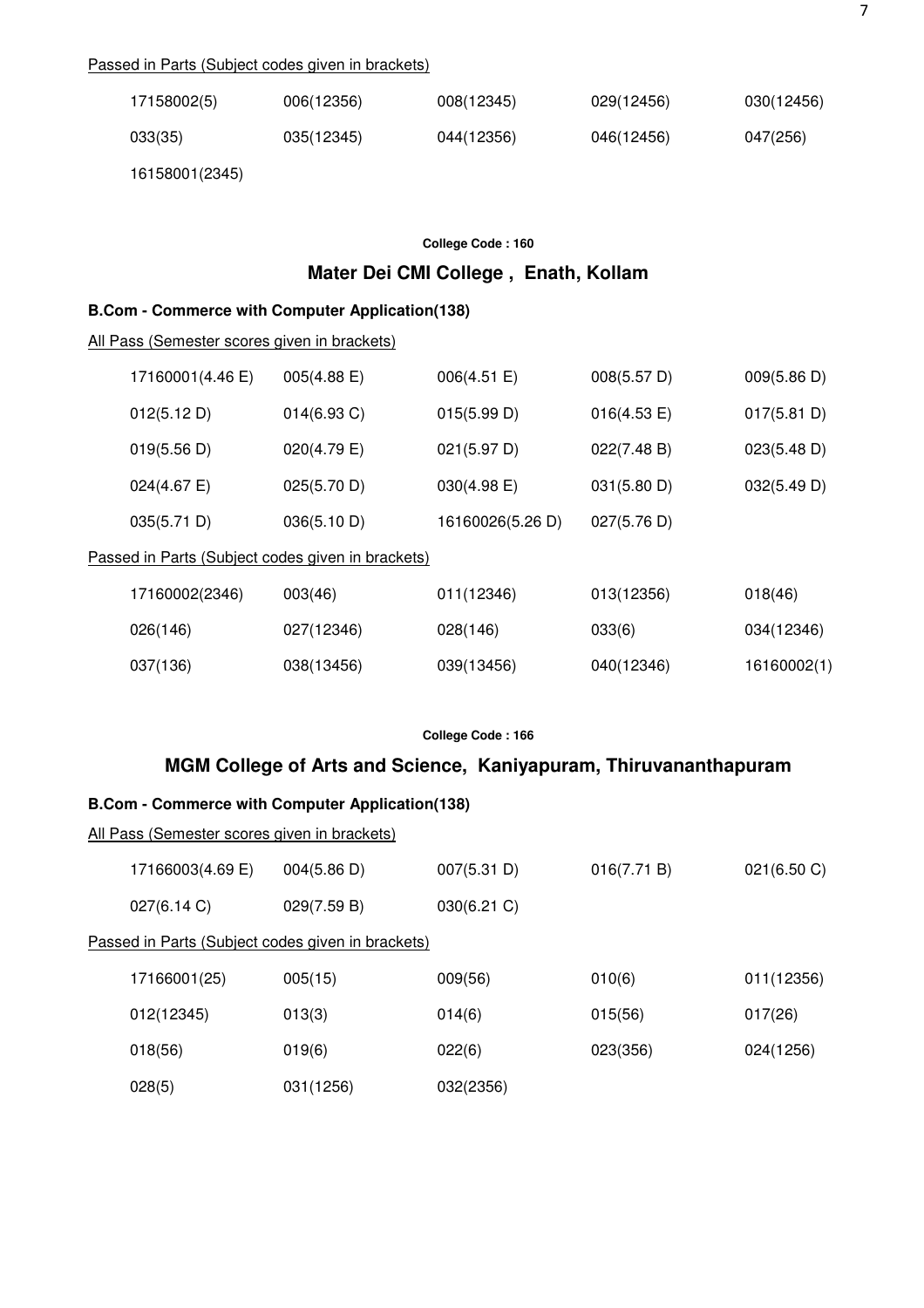# **Sankar Institute of Science Technology & Management, chathannoor, Kollam**

### **B.Com - Commerce with Computer Application(138)**

All Pass (Semester scores given in brackets)

| 17502004(6.66 C) | 005(5.54 D)                                       | 006(6.68 C) | 009(5.28 D) | $010(4.30)$ E) |
|------------------|---------------------------------------------------|-------------|-------------|----------------|
| 011(7.19 B)      | 012(6.47 C)                                       | 015(6.06 C) | 021(4.67 E) | 023(5.42 D)    |
| 024(4.93 E)      | 026(6.56 C)                                       | 027(5.80 D) | 028(6.04 C) | 030(7.26 B)    |
| 031(6.78 C)      | 032(4.91 E)                                       | 033(5.96 D) | 034(5.62 D) | 035(6.82 C)    |
| 036(5.54 D)      | 037(6.06 C)                                       | 038(6.07 C) | 039(6.90 C) | 040(5.31 D)    |
| 043(5.94 D)      | 044(7.19 B)                                       | 045(6.89 C) | 046(6.83 C) | 047(5.16 D)    |
| 048(5.18 D)      | 16502005(5.54 D)                                  | 017(6.10 C) | 031(6.59 C) |                |
|                  | Passed in Parts (Subject codes given in brackets) |             |             |                |
| 17502001(1356)   | 002(6)                                            | 003(36)     | 014(12346)  | 016(1236)      |
| 017(12356)       | 018(1356)                                         | 019(13456)  | 022(12346)  | 029(1256)      |
| 16502016(56)     |                                                   |             |             |                |

### **College Code : 802**

# **College of Applied Sciences, Adoor, Pathanamthitta**

# **B.Com - Commerce with Computer Application(138)**

|                                                   | 17802002(6.13 C) | 003(6.28 C)      | 004(5.76 D) | 005(6.08 C) | 006(5.50 D)      |  |
|---------------------------------------------------|------------------|------------------|-------------|-------------|------------------|--|
|                                                   | 009(5.29 D)      | 010(6.42 C)      | 011(6.67 C) | 012(6.06 C) | 013(5.48 D)      |  |
|                                                   | 014(5.48 D)      | 015(5.14 D)      | 016(5.63 D) | 017(5.51 D) | 018(5.99 D)      |  |
|                                                   | 019(6.24 C)      | 020(6.28 C)      | 021(5.60 D) | 023(6.92 C) | 024(5.68 D)      |  |
|                                                   | 025(7.88 B)      | 026(6.29 C)      | 027(6.78 C) | 028(5.37 D) | 030(5.30 D)      |  |
|                                                   | 031(6.48 C)      | 034(7.57 B)      | 035(7.66 B) | 036(6.32 C) | 037(5.23 D)      |  |
|                                                   | 038(5.02 D)      | 039(6.27 C)      | 040(6.61 C) | 041(5.09 D) | 042(5.28 D)      |  |
|                                                   | 044(7.18 B)      | 045(5.23 D)      | 046(5.67 D) | 047(6.68 C) | 048(6.16 C)      |  |
|                                                   | 049(6.12 C)      | 050(4.83 E)      | 051(6.19 C) | 052(6.08 C) | 053(7.23 B)      |  |
|                                                   | 054(7.86 B)      | 055(6.56 C)      | 056(6.22 C) | 059(5.92 D) | 060(5.29 D)      |  |
|                                                   | 061(4.56 E)      | 16802010(5.47 D) | 015(5.78 D) | 037(6.73 C) | 14802033(5.91 D) |  |
| Passed in Parts (Subject codes given in brackets) |                  |                  |             |             |                  |  |
|                                                   | 17802001(12356)  | 008(1256)        | 022(12356)  | 032(256)    | 033(12356)       |  |
|                                                   | 043(36)          | 057(12356)       |             |             |                  |  |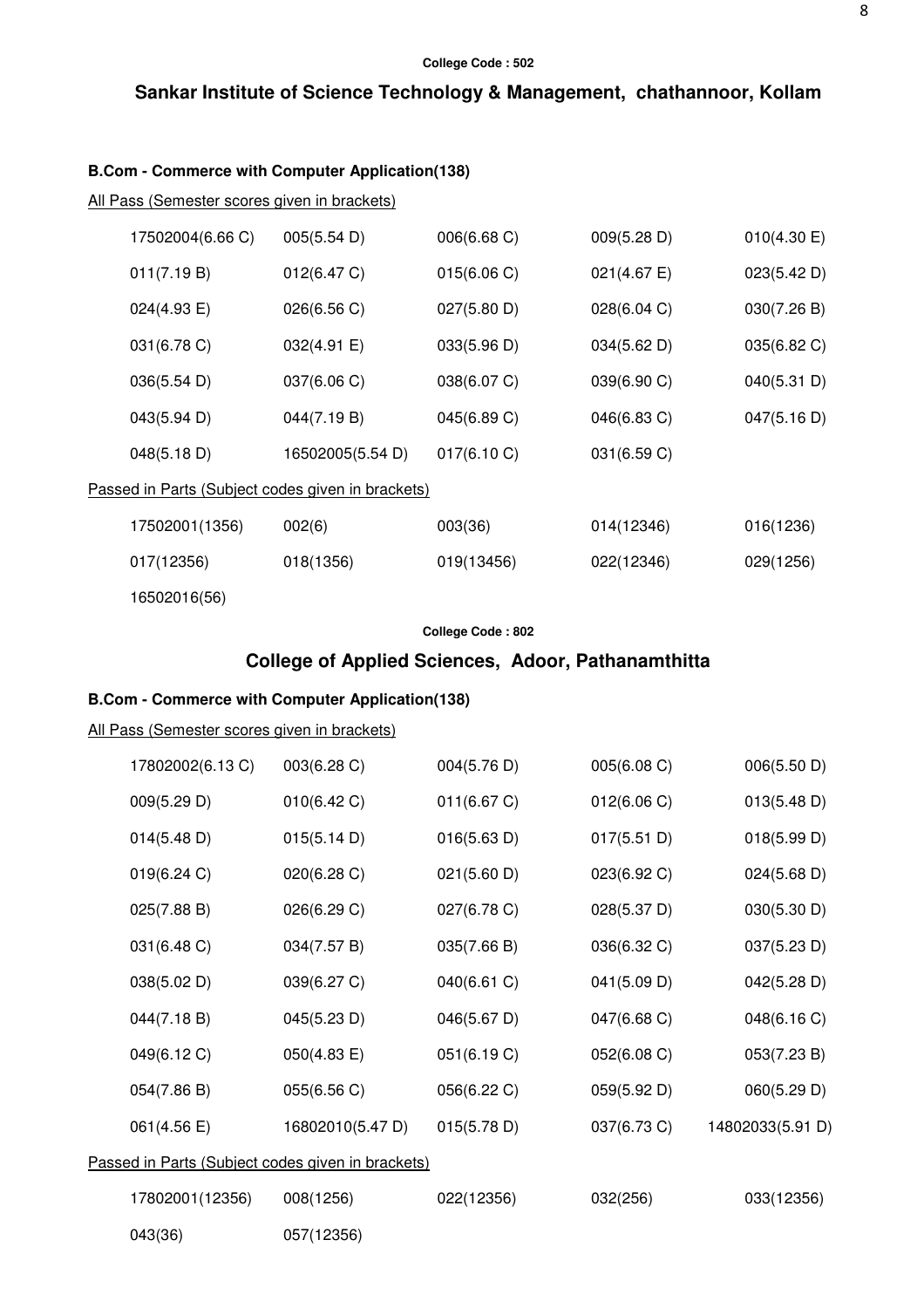# **College of Applied Sciences, Mavelikkara, Alappuzha**

# **B.Com - Commerce with Computer Application(138)**

### All Pass (Semester scores given in brackets)

| 17803001(6.40 C) | 002(6.06 C)                                       | 006(6.49 C) | 010(6.67 C) | 011(6.20 C) |
|------------------|---------------------------------------------------|-------------|-------------|-------------|
| 013(6.49 C)      | 014(7.04 B)                                       | 015(6.97 C) | 017(7.57 B) | 019(7.49 B) |
| 020(7.02 B)      | 023(6.58 C)                                       | 024(5.94 D) | 026(5.78 D) | 029(6.59 C) |
| 030(6.66 C)      | 031(5.51 D)                                       | 033(6.69 C) | 035(7.43 B) | 040(7.39 B) |
| 041(5.64 D)      | 042(6.24 C)                                       | 044(6.09 C) | 045(7.28 B) | 047(5.93 D) |
| 049(6.17 C)      | 16803009(6.40 C)                                  | 041(5.59 D) |             |             |
|                  | Passed in Parts (Subject codes given in brackets) |             |             |             |
| 17803003(12356)  | 004(12356)                                        | 005(12356)  | 007(12356)  | 009(12356)  |
| 012(12356)       | 016(12356)                                        | 018(12356)  | 021(12356)  | 022(12356)  |
| 027(12356)       | 028(1356)                                         | 032(12356)  | 034(12356)  | 037(1356)   |
| 038(6)           | 039(12356)                                        | 043(136)    | 046(1356)   | 048(16)     |
| 16803020(3)      |                                                   |             |             |             |

#### **College Code : 805**

# **K.V.V.S College of Science and Technology, Adoor, Pathanamthitta**

# **B.Com - Commerce with Computer Application(138)**

| 17805004(5.42 D)                                  | 005(5.86 D)      |          | 008(6.31 C) | 009(5.40 D)      |  | 012(5.86 D) |  |  |  |
|---------------------------------------------------|------------------|----------|-------------|------------------|--|-------------|--|--|--|
| 013(6.38 C)                                       | 014(6.72 C)      |          | 015(5.42 D) | 016(6.73 C)      |  | 017(6.61)   |  |  |  |
| 018(5.46 D)                                       | 020(5.93 D)      |          | 021(6.43 C) | 024(6.81 C)      |  | 025(7.69 B) |  |  |  |
| 026(5.32 D)                                       | 029(6.24 C)      |          | 031(5.18 D) | 033(5.79 D)      |  | 034(5.41 D) |  |  |  |
| 037(6.38 C)                                       | 041(5.42 D)      |          | 043(7.84 B) | 044(5.66 D)      |  | 049(6.22 C) |  |  |  |
| 050(5.68 D)                                       | 16805008(5.88 D) |          | 012(5.20 D) | 016(4.90 E)      |  | 017(5.82 D) |  |  |  |
| 022(4.72 E)                                       | 025(5.79 D)      |          | 031(4.81 E) | 046(5.74 D)      |  | 048(4.61 E) |  |  |  |
| 16805052(5.11 D)                                  | 15805009(4.97 E) |          | 021(5.12 D) | 14805002(5.72 D) |  | 012(5.84 D) |  |  |  |
| Passed in Parts (Subject codes given in brackets) |                  |          |             |                  |  |             |  |  |  |
| 17805001(56)                                      | 002(156)         |          | 003(1256)   | 006(12356)       |  | 007(1256)   |  |  |  |
| 010(12356)                                        | 011(12356)       | 019(146) |             | 022(12346)       |  | 027(16)     |  |  |  |
|                                                   |                  |          |             |                  |  |             |  |  |  |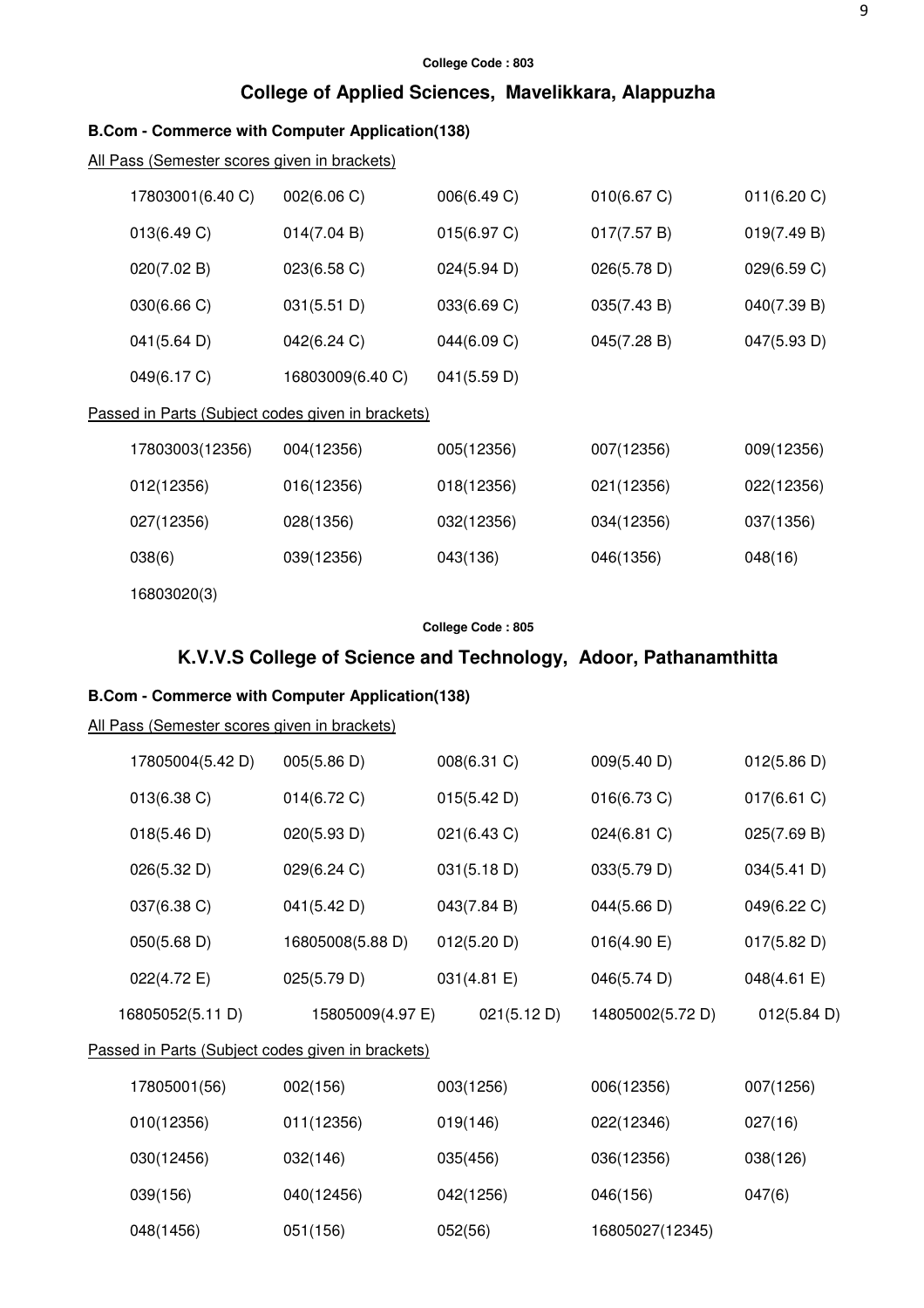# **Marthoma College of Science and Technology, Ayur, Kollam**

# **B.Com - Commerce with Computer Application(138)**

All Pass (Semester scores given in brackets)

| 17806002(4.99 E)                                                   | 005(4.92 E)      | 006(6.02 C)       | 008(5.50 D)      | 009(5.34 D)           |  |  |  |  |
|--------------------------------------------------------------------|------------------|-------------------|------------------|-----------------------|--|--|--|--|
| 011(7.60 B)                                                        | 012(5.98 D)      | 013(6.93 C)       | 014(7.37 B)      | 015(6.83 C)           |  |  |  |  |
| 017(6.00 C)                                                        | 018(5.61 D)      | 019(6.16 C)       | 020(4.63 E)      | 021(5.16 D)           |  |  |  |  |
| 023(7.02 B)                                                        | 024(5.02 D)      | 025(8.12 A)       | 027(5.41 D)      | 028(6.29 C)           |  |  |  |  |
| 029(7.66 B)                                                        | 030(4.94 E)      | 031(5.29 D)       | 032(6.12 C)      | 033(7.89 B)           |  |  |  |  |
| 034(7.63 B)                                                        | 037(6.26 C)      | 040(6.57 C)       | 041(5.84 D)      | 043(7.54 B)           |  |  |  |  |
| 044(5.13D)                                                         | 045(5.53 D)      | 046(5.53 D)       | 047(6.73 C)      | 050(6.37 C)           |  |  |  |  |
| 051(7.23 B)                                                        | 052(5.63 D)      |                   |                  |                       |  |  |  |  |
| Passed in Parts (Subject codes given in brackets)                  |                  |                   |                  |                       |  |  |  |  |
| 17806001(13456)                                                    | 003(13456)       | 007(12456)        | 010(12346)       | 016(146)              |  |  |  |  |
| 022(146)                                                           | 026(46)          | 035(13456)        | 038(13456)       | 039(13456)            |  |  |  |  |
| 048(13456)                                                         | 049(12456)       | 16806004(2)       | 018(4)           |                       |  |  |  |  |
|                                                                    |                  | College Code: 809 |                  |                       |  |  |  |  |
| Sree Vidyadhiraja Arts and Science College, Karunagappally, Kollam |                  |                   |                  |                       |  |  |  |  |
|                                                                    |                  |                   |                  |                       |  |  |  |  |
| <b>B.Com - Commerce with Computer Application(138)</b>             |                  |                   |                  |                       |  |  |  |  |
|                                                                    |                  |                   |                  |                       |  |  |  |  |
| 17809001(6.46 C)                                                   | 002(6.53 C)      | 005(5.21 D)       | 006(6.37 C)      | 008(5.10 D)           |  |  |  |  |
| All Pass (Semester scores given in brackets)<br>009(7.78 B)        | 012(5.40 D)      | 013(4.76)         | 015(6.50 C)      | 016(6.87 C)           |  |  |  |  |
| 017(6.64 C)                                                        | 019(5.31 D)      | 020(7.59 B)       | 021(7.44 B)      | 023(6.03 C)           |  |  |  |  |
| 024(6.54 C)                                                        | 025(4.61 E)      | 027(5.39 D)       | 028(5.99 D)      | 031(6.60 C)           |  |  |  |  |
| 033(5.48 D)                                                        | 034(6.44 C)      | 037(6.03 C)       | 039(5.08 D)      | $040(5.84 \text{ D})$ |  |  |  |  |
| 041(8.60 A)                                                        | 042(8.09 A)      | 043(5.46 D)       | 045(6.43 C)      | 047(6.01 C)           |  |  |  |  |
| 050(5.10 D)                                                        | 16809009(5.80 D) | 040(5.37 D)       | 15809012(4.92 E) | 032(5.33 D)           |  |  |  |  |
| 037(4.98 E)                                                        | 14809022(5.53 D) |                   |                  |                       |  |  |  |  |
| Passed in Parts (Subject codes given in brackets)                  |                  |                   |                  |                       |  |  |  |  |
| 17809003(3456)                                                     | 004(156)         | 010(13456)        | 014(6)           | 018(23456)            |  |  |  |  |
| 026(12456)                                                         | 029(12456)       | 030(26)           | 032(12456)       | 035(126)              |  |  |  |  |

16809016(2) 15809051(1)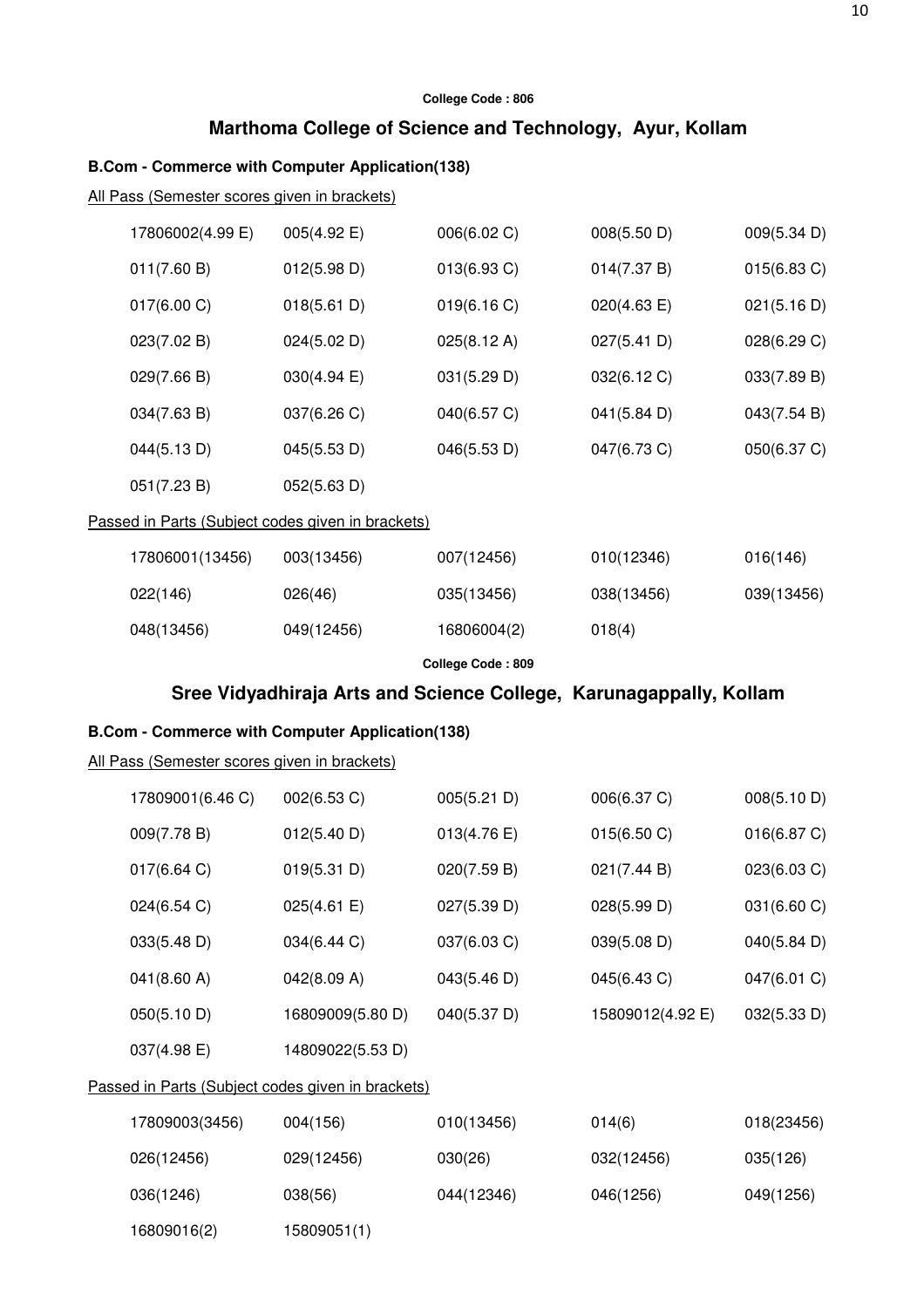## **MSN Institute of Management and Technology, Chavara, Kollam**

# **B.Com - Commerce with Computer Application(138)**

Passed in Parts (Subject codes given in brackets)

14811041(1)

#### **College Code : 812**

# **Naipunya School of Management, Cherthala, Alappuzha**

# **B.Com - Commerce with Computer Application(138)**

| 17812002(5.68 D) | 003(6.99 C)                                       | 005(7.63 B)            | 006(5.29 D)           | 007(5.00 D)      |
|------------------|---------------------------------------------------|------------------------|-----------------------|------------------|
| 008(7.34 B)      | 009(5.39 D)                                       | 010(5.54 D)            | 012(5.08 D)           | 013(5.82 D)      |
| 014(6.32 C)      | 015(5.76 D)                                       | 016(6.27 C)            | 017(6.04 C)           | 018(5.20 D)      |
| 020(6.29 C)      | 021(7.61 B)                                       | 022(7.48 B)            | 024(5.97 D)           | 025(7.58 B)      |
| 026(6.38 C)      | 027(7.07 B)                                       | 028(7.46 B)            | 029(4.70 E)           | 031(6.24 C)      |
| 033(7.00 B)      | 034(4.64 E)                                       | 035(5.06 D)            | 036(5.48 D)           | 038(6.43 C)      |
| 039(7.54 B)      | 040(7.61 B)                                       | 041(7.12 B)            | 042(6.16 C)           | 043(7.46 B)      |
| 044(7.93 B)      | 045(5.56 D)                                       | 046(6.04 C)            | $050(4.84 \text{ E})$ | 052(6.11 C)      |
| 053(6.39 C)      | 054(5.90 D)                                       | 055(7.52 B)            | 056(5.96 D)           | 059(6.84 C)      |
| 060(8.44 A)      | 061(7.01 B)                                       | 062(6.89 C)            | 063(5.84 D)           | 065(7.11 B)      |
| 067(5.12 D)      | 068(5.32 D)                                       | 069(5.78 D)            | 071(4.73 E)           | 072(8.13 A)      |
| 073(8.72 A)      | 074(6.03 C)                                       | 075(6.81 C)            | 076(7.61 B)           | 077(6.21 C)      |
| 078(5.30 D)      | 079(5.82 D)                                       | 080(7.01 B)            | 081(7.16 B)           | 084(6.67 C)      |
| 086(6.51 C)      | 089(6.38 C)                                       | 092(6.53 C)            | 093(6.51 C)           | 094(7.83 B)      |
| 095(6.77 C)      | 096(6.66 C)                                       | 099(7.16 B)            | 101(5.09 D)           | 16812015(5.63 D) |
| 027(5.19 D)      | 028(5.50 D)                                       | 062(5.17 D)            | 064(5.49 D)           | 069(5.24 D)      |
| 085(5.29 D)      | 102(5.59 D)                                       | 14812009(5.11 D)       |                       |                  |
|                  | Passed in Parts (Subject codes given in brackets) |                        |                       |                  |
| 17812004(12356)  | 011(12356)                                        | 019(1456)              | 030(12356)            | 032(1256)        |
| 037(12356)       | 047(156)                                          | 048(1256)              | 049(12356)            | 051(1256)        |
| 057(126)         | 058(12356)                                        | 064(1356)              | 066(12356)            | 082(12356)       |
| 083(12356)       | 085(12356)                                        | 087(12356)             | 088(12356)            | 090(12356)       |
| 091(12356)       | 097(12356)                                        | 100(12356)             | 16812009(14)          | 020(4)           |
| 023(4)           | 029(4)                                            | 031(4)                 | 050(4)                | 079(4)           |
| 080(4)           | 081(4)                                            | 15812027(2)<br>048(23) | 14812018(2)           | 060(2)           |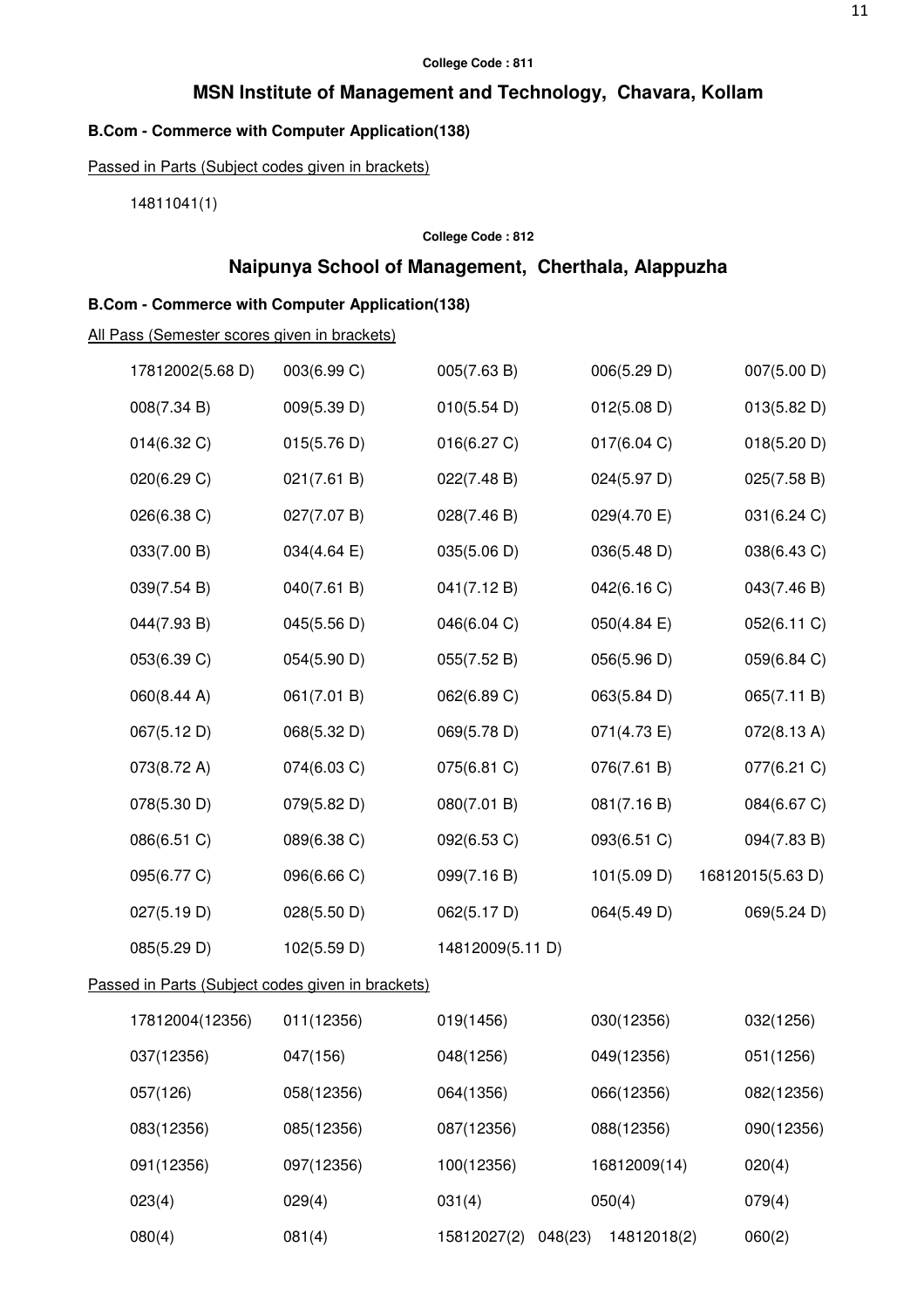# **Sree Narayana College of Technology, Vadakkevila, Kollam**

# **B.Com - Commerce with Computer Application(138)**

|    | 17815001(6.33 C)                             | 002(8.49 A)                                                              | 003(6.56 C)       | 004(6.20 C) | 008(8.24 A)   |
|----|----------------------------------------------|--------------------------------------------------------------------------|-------------------|-------------|---------------|
|    | 010(8.12 A)                                  | 011(6.72 C)                                                              | 012(7.24 B)       | 013(6.16 C) | 014(5.96 D)   |
|    | 015(5.79 D)                                  | 016(7.46 B)                                                              | 018(7.80 B)       | 024(6.29 C) | 025(7.03 B)   |
|    | $027(9.04 A+)$                               | 028(7.37 B)                                                              | 029(7.05 B)       | 030(7.43 B) | 031(6.38 C)   |
|    | 032(6.18 C)                                  | 033(5.68 D)                                                              | 034(6.11 C)       | 035(7.39 B) | 036(6.31 C)   |
|    | 037(7.01 B)                                  | 038(7.59 B)                                                              | 040(7.58 B)       | 041(7.32 B) | 042(7.96 B)   |
|    | 17815043(5.36 D) 044(5.94 D)                 | 046(5.41 D)                                                              | 16815026(4.97 E)  | 027(5.88 D) |               |
|    |                                              | Passed in Parts (Subject codes given in brackets)                        |                   |             |               |
|    | 17815005(1236)                               | 006(12356)                                                               | 007(12356)        | 009(12356)  | 017(12356)    |
|    | 019(126)                                     | 020(12356)                                                               | 022(12356)        | 023(12356)  | 026(126)      |
|    | 039(12356)                                   | 045(12356)                                                               | 16815004(3)       |             |               |
|    |                                              |                                                                          | College Code: 822 |             |               |
|    |                                              | Sree Narayana Guru Memorial Arts & Science College, Thuravoor, Alappuzha |                   |             |               |
|    |                                              | <b>B.Com - Commerce with Computer Application(138)</b>                   |                   |             |               |
|    | All Pass (Semester scores given in brackets) |                                                                          |                   |             |               |
| E) | 17822005(5.86 D)                             | 010(6.21)                                                                | 012(5.42 D)       | 013(6.62 C) | 15822026(4.28 |
|    |                                              | Passed in Parts (Subject codes given in brackets)                        |                   |             |               |
|    | 17822002(356)                                | 003(56)                                                                  | 004(12356)        | 006(12356)  | 008(12356)    |
|    | 009(12356)                                   | 011(1256)                                                                | 014(1256)         | 015(1256)   | 016(256)      |
|    | 017(156)                                     | 018(12356)                                                               | 019(156)          | 020(156)    | 16822011(3)   |
|    | 015(6)                                       |                                                                          |                   |             |               |
|    |                                              |                                                                          | College Code: 823 |             |               |
|    |                                              | College of Applied Science, Dhanuvachapuram, Thiruvananthapuram          |                   |             |               |
|    |                                              | <b>B.Com - Commerce with Computer Application(138)</b>                   |                   |             |               |
|    | All Pass (Semester scores given in brackets) |                                                                          |                   |             |               |
|    | 17823005(6.44 C)                             | 009(6.26 C)                                                              | 015(5.77 D)       | 016(6.19 C) | 017(5.43 D)   |

| 17823005(6.44 G) | 009(6.26 C) | U15(5.77)   | U16(6.19)   | $U1/(5.43)$ D) |
|------------------|-------------|-------------|-------------|----------------|
| 021(8.06 A)      | 023(5.48 D) | 026(6.30)   | 028(6.71 C) | 029(5.98 D)    |
| 032(5.40 D)      | 033(6.39 C) | 034(7.41 B) | 045(6.57 C) | 046(7.47 B)    |
| 049(5.90 D)      | 051(6.21)   | 052(7.32 B) | 053(7.31 B) | 056(7.69 B)    |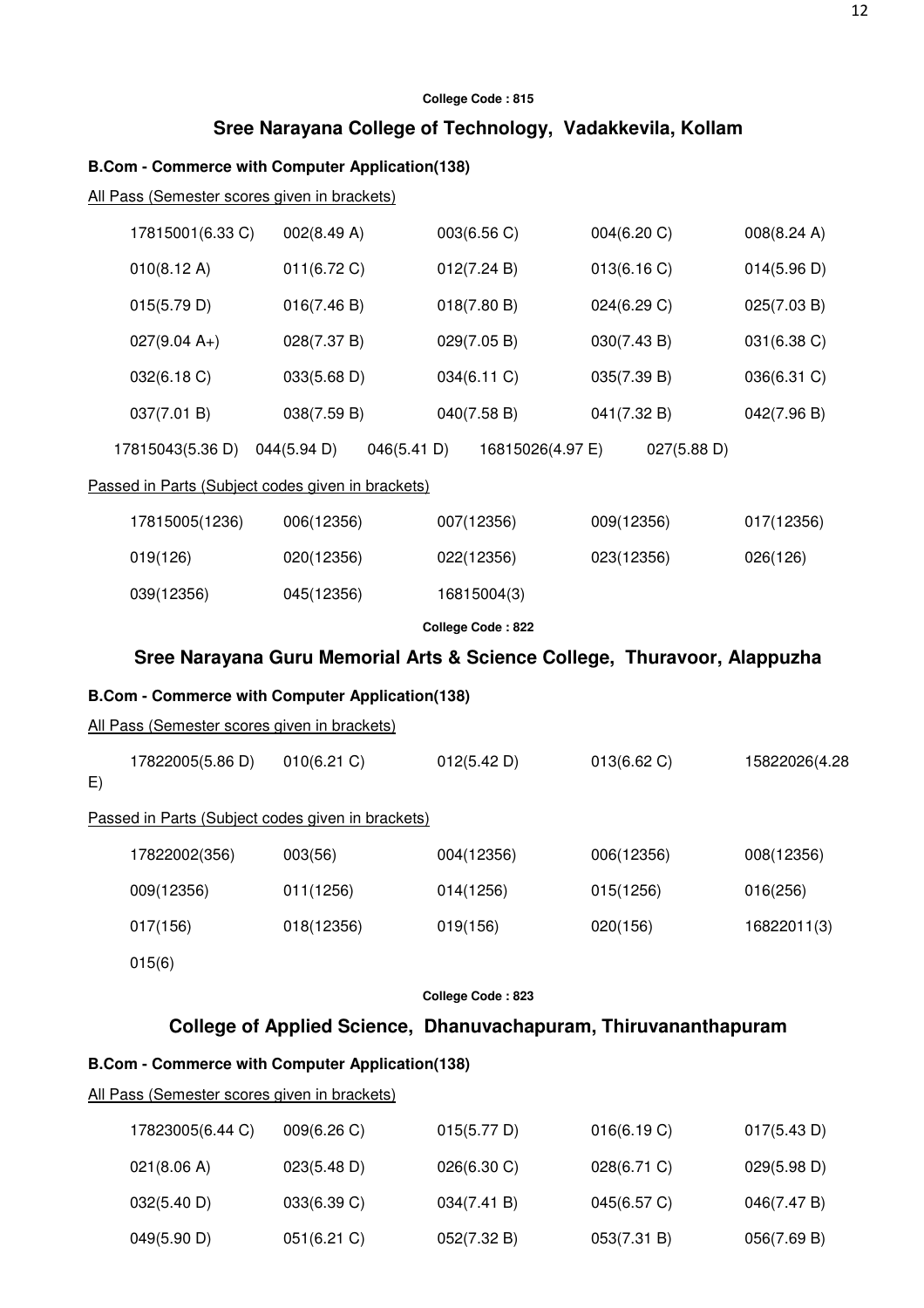| 057(6.04 C)                                       | 16823017(6.02 C)                                       | 022(7.23 B)       | 045(5.72 D) | 049(5.39 D)           |  |  |
|---------------------------------------------------|--------------------------------------------------------|-------------------|-------------|-----------------------|--|--|
| 052(6.41 C)                                       | 057(5.68 D)                                            | 14823006(5.76 D)  | 025(5.93 D) | 049(5.88 D)           |  |  |
| Passed in Parts (Subject codes given in brackets) |                                                        |                   |             |                       |  |  |
| 17823001(6)                                       | 002(6)                                                 | 003(6)            | 004(16)     | 011(6)                |  |  |
| 018(6)                                            | 020(6)                                                 | 022(1456)         | 025(12346)  | 027(136)              |  |  |
| 030(16)                                           | 036(126)                                               | 037(12346)        | 038(16)     | 041(6)                |  |  |
| 042(16)                                           | 043(16)                                                | 048(146)          | 050(1256)   | 054(136)              |  |  |
| 058(1246)                                         | 059(16)                                                | 16823005(2)       | 019(3)      | 036(1)                |  |  |
| 14823030(34)                                      |                                                        |                   |             |                       |  |  |
|                                                   |                                                        | College Code: 824 |             |                       |  |  |
|                                                   | College of Applied Science, Kundara, Kollam            |                   |             |                       |  |  |
|                                                   | <b>B.Com - Commerce with Computer Application(138)</b> |                   |             |                       |  |  |
| All Pass (Semester scores given in brackets)      |                                                        |                   |             |                       |  |  |
| 17824006(5.28 D)                                  | 007(5.79 D)                                            | 010(4.13 E)       | 015(5.88 D) | $016(4.54 \text{ E})$ |  |  |
| 018(5.16 D)                                       | 019(6.24 C)                                            | 021(5.02 D)       | 023(5.62 D) | 026(4.92 E)           |  |  |
| 027(5.87 D)                                       | 030(4.67 E)                                            | 032(5.52 D)       | 033(6.06 C) | 036(4.64 E)           |  |  |
| 037(5.93 D)                                       | 038(5.48 D)                                            | 046(6.41 C)       | 048(4.96 E) | 16824003(4.84 E)      |  |  |
| 004(5.22 D)                                       | 010(5.16 D)                                            | 011(5.94 D)       | 012(5.42 D) | 013(5.07 D)           |  |  |
| 017(5.91 D)                                       | $026(4.86 \text{ E})$                                  | 027(5.50 D)       | 038(5.83 D) | 039(5.06 D)           |  |  |
| 15824025(5.73 D)                                  | 14824006(5.47 D)                                       | 037(5.72 D)       |             |                       |  |  |
|                                                   | Passed in Parts (Subject codes given in brackets)      |                   |             |                       |  |  |
| 17824001(1256)                                    | 002(156)                                               | 004(1456)         | 008(56)     | 009(12356)            |  |  |
| 011(56)                                           | 014(12356)                                             | 017(16)           | 020(6)      | 022(16)               |  |  |
| 024(1356)                                         | 025(1256)                                              | 029(1256)         | 031(156)    | 034(6)                |  |  |
| 039(1246)                                         | 040(6)                                                 | 041(2346)         | 043(3456)   | 045(6)                |  |  |
| 047(1456)                                         | 16824014(23)                                           | 029(134)          | 035(1345)   |                       |  |  |
|                                                   |                                                        | College Code: 825 |             |                       |  |  |
|                                                   | Christ Nagar College, Maranalloor, Thiruvananthapuram  |                   |             |                       |  |  |
|                                                   | <b>B.Com - Commerce with Computer Application(138)</b> |                   |             |                       |  |  |
| All Pass (Semester scores given in brackets)      |                                                        |                   |             |                       |  |  |

| $17825001(9.19 A+)$ | 002(5.96 D) | 003(4.62)   | $005(8.51 \text{ A})$ | 006(5.17 D) |
|---------------------|-------------|-------------|-----------------------|-------------|
| 007(5.33 D)         | 008(6.55 C) | 010(5.01 D) | 011(7.36 B)           | 012(7.72 B) |
| 013(7.09 B)         | 014(5.87 D) | 016(6.05 C) | 017(5.13 D)           | 018(6.76 C) |
| 019(7.10 B)         | 020(5.56 D) | 021(7.87 B) | 022(6.07 C)           | 023(8.53 A) |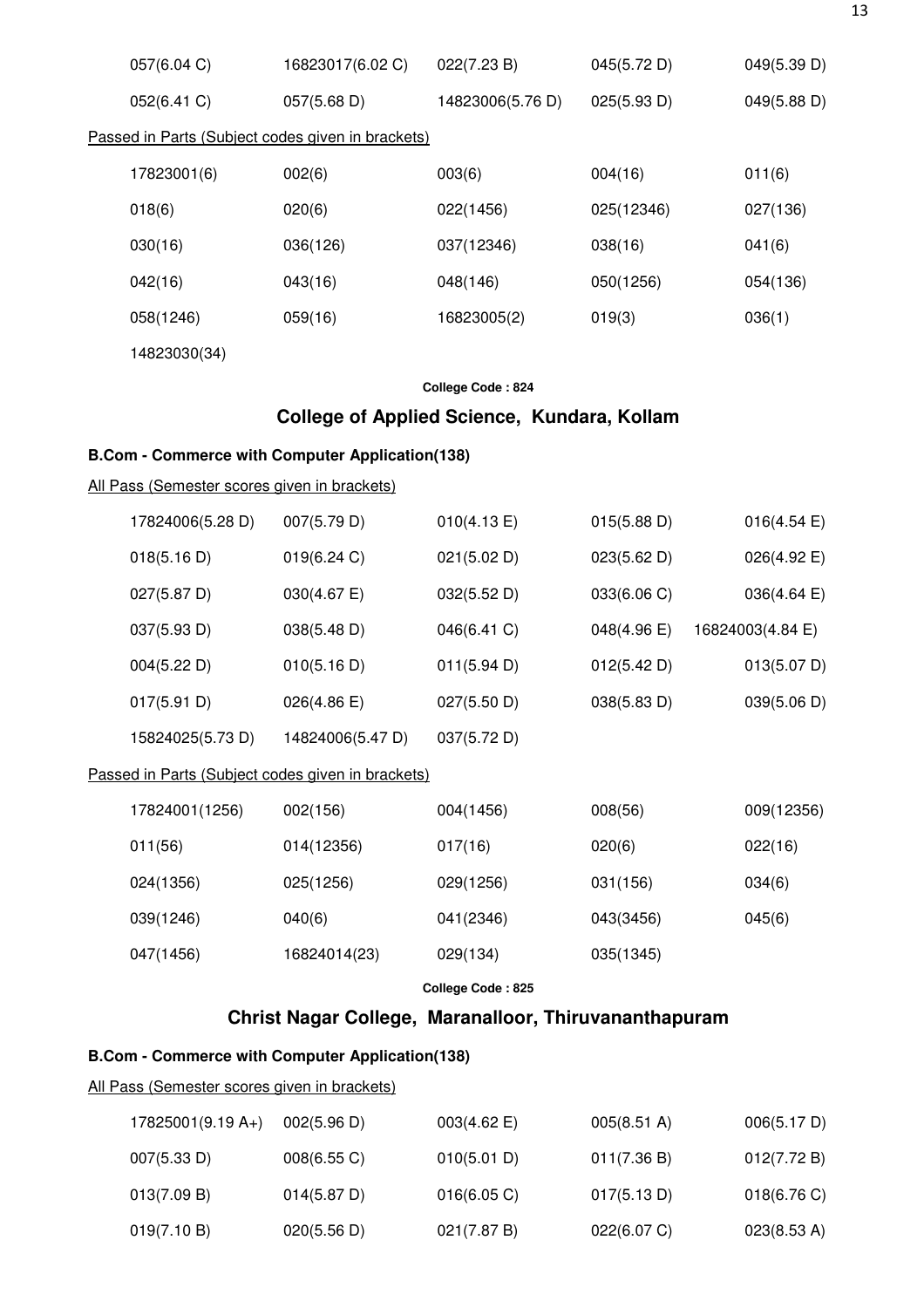|                                                        | 024(5.45 D)                                       | 025(6.17 C)                                                        | 026(6.77 C)       | 027(7.36 B) | 028(7.78 B)      |  |  |  |
|--------------------------------------------------------|---------------------------------------------------|--------------------------------------------------------------------|-------------------|-------------|------------------|--|--|--|
|                                                        | 029(5.82 D)                                       | 030(6.09 C)                                                        | 031(8.24 A)       | 032(6.24 C) | 033(6.30 C)      |  |  |  |
|                                                        | 034(6.80 C)                                       | 036(5.89 D)                                                        | 037(6.84 C)       | 038(5.14 D) | 040(7.41 B)      |  |  |  |
|                                                        | 042(6.48 C)                                       | 043(6.32 C)                                                        | 044(5.26 D)       | 045(6.10 C) | 046(7.14 B)      |  |  |  |
|                                                        | 047(7.58 B)                                       | 048(5.93 D)                                                        | 049(7.39 B)       | 050(4.84)   | 051(7.22 B)      |  |  |  |
|                                                        | 052(6.63 C)                                       | 053(5.18 D)                                                        | 054(6.88 C)       | 055(7.37 B) | 056(5.58 D)      |  |  |  |
|                                                        | 057(5.44 D)                                       | 058(7.27 B)                                                        | 059(6.47 C)       | 060(7.36 B) | 061(5.64 D)      |  |  |  |
|                                                        | 062(6.79 C)                                       | 063(8.25 A)                                                        | 064(7.28 B)       | 065(6.49 C) | 066(5.72 D)      |  |  |  |
|                                                        | 067(4.63 E)                                       | 14825027(6.01 C)                                                   |                   |             |                  |  |  |  |
|                                                        | Passed in Parts (Subject codes given in brackets) |                                                                    |                   |             |                  |  |  |  |
|                                                        | 17825004(12456)                                   | 039(12356)                                                         |                   |             |                  |  |  |  |
|                                                        |                                                   |                                                                    | College Code: 826 |             |                  |  |  |  |
|                                                        |                                                   | Vigyaan College of Applied Sciences, Kattakada, Thiruvananthapuram |                   |             |                  |  |  |  |
| <b>B.Com - Commerce with Computer Application(138)</b> |                                                   |                                                                    |                   |             |                  |  |  |  |
|                                                        |                                                   |                                                                    |                   |             |                  |  |  |  |
|                                                        | All Pass (Semester scores given in brackets)      |                                                                    |                   |             |                  |  |  |  |
|                                                        | 17826001(5.48 D)                                  | 002(6.51 C)                                                        | 006(5.77 D)       | 008(6.33 C) | 013(5.83 D)      |  |  |  |
|                                                        | 017(5.68 D)                                       | 019(6.62 C)                                                        | 022(4.61 E)       | 024(6.06 C) | 025(6.69 C)      |  |  |  |
|                                                        | 026(7.47 B)                                       | 028(5.02 D)                                                        | 034(8.08 A)       | 036(5.29 D) | 16826026(6.27 C) |  |  |  |
|                                                        | 028(4.87 E)                                       | 030(5.94 D)                                                        | 033(4.74 E)       | 034(5.51 D) | 040(5.84 D)      |  |  |  |
|                                                        | 14826023(5.56 D)                                  |                                                                    |                   |             |                  |  |  |  |
|                                                        | Passed in Parts (Subject codes given in brackets) |                                                                    |                   |             |                  |  |  |  |
|                                                        | 17826003(1456)                                    | 004(6)                                                             | 005(156)          | 007(156)    | 009(56)          |  |  |  |
|                                                        | 010(56)                                           | 011(12356)                                                         | 012(246)          | 014(126)    | 015(6)           |  |  |  |
|                                                        | 016(6)                                            | 020(6)                                                             | 021(6)            | 027(1456)   | 029(156)         |  |  |  |
|                                                        | 031(156)                                          | 032(56)                                                            | 035(156)          | 038(16)     | 039(12346)       |  |  |  |
|                                                        | 040(13456)                                        | 041(6)                                                             | 043(26)           | 16826039(1) |                  |  |  |  |

# **College of Applied Science, Karthikappally, Alappuzha**

# **B.Com - Commerce with Computer Application(138)**

| 17827003(5.61 D) | 005(5.44 D) | $008(6.32)$ C) | 015(5.04 D)    | 017(7.42 B)             |
|------------------|-------------|----------------|----------------|-------------------------|
| 019(6.52)        | 020(6.66)   | 026(5.51 D)    | $028(6.38)$ C) | $030(6.60 \, \text{C})$ |
| 035(6.58)        | 036(5.33 D) | 043(6.17 C)    | 047(6.61 C)    | 050(5.91 D)             |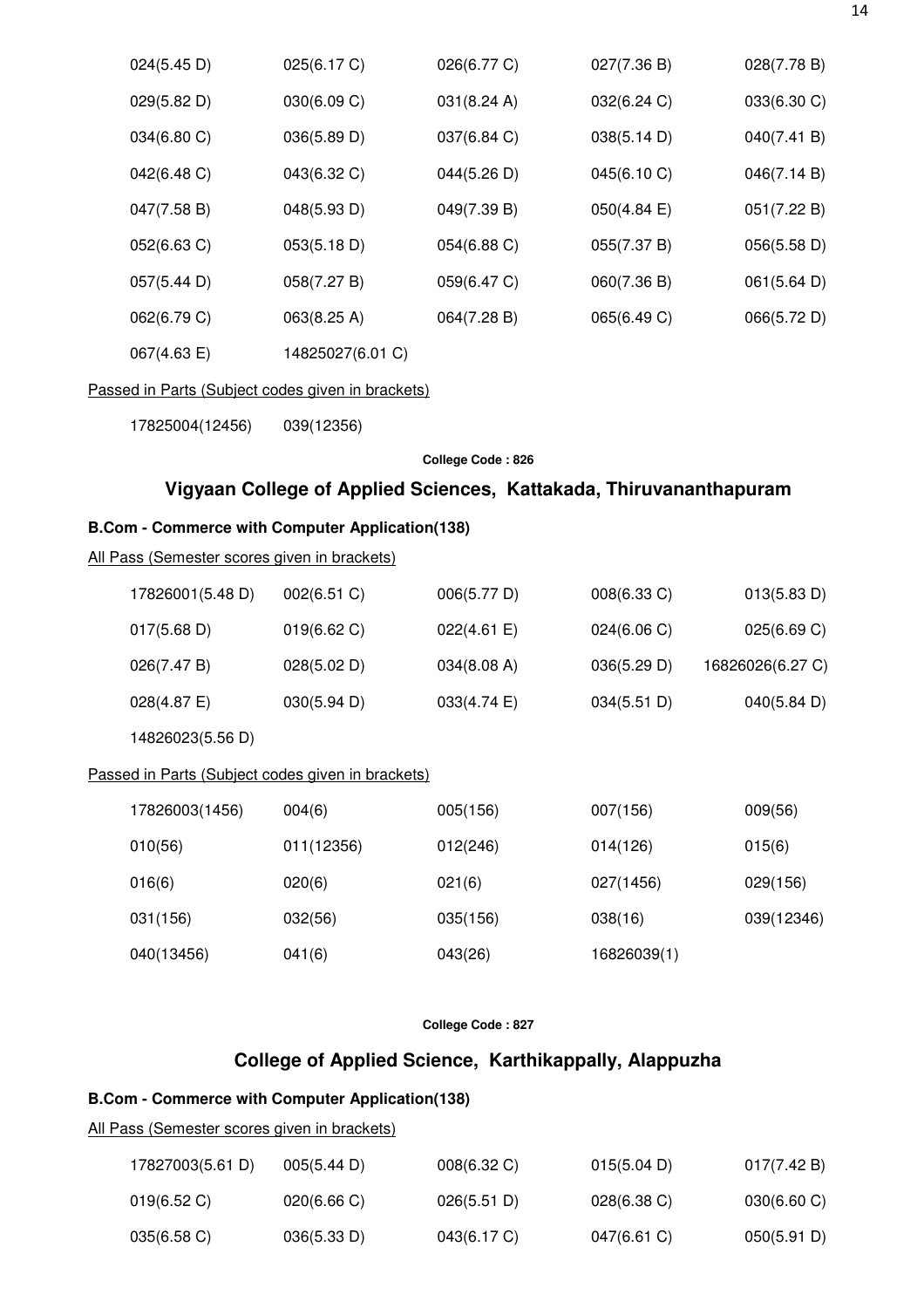| 052(5.59 D)  | 054(5.01 D)                                       | 056(7.10 B)      | 057(7.21 B) | 058(5.42 D)  |
|--------------|---------------------------------------------------|------------------|-------------|--------------|
| 062(4.53 E)  | 063(4.34 E)                                       | 16827008(5.32 D) | 018(5.64 D) | 022(5.97 D)  |
| 033(5.51 D)  | 036(5.78 D)                                       | 037(5.72 D)      | 042(5.61 D) | 043(5.66 D)  |
| 044(5.10 D)  | 045(6.40 C)                                       | 050(5.23 D)      |             |              |
|              | Passed in Parts (Subject codes given in brackets) |                  |             |              |
| 17827004(46) | 006(6)                                            | 007(46)          | 009(46)     | 010(1246)    |
| 011(12346)   | 012(46)                                           | 014(1456)        | 016(12346)  | 021(46)      |
| 022(6)       | 024(1246)                                         | 025(6)           | 027(46)     | 029(6)       |
| 031(46)      | 032(56)                                           | 033(6)           | 034(16)     | 038(1356)    |
| 039(6)       | 040(6)                                            | 041(1236)        | 042(1236)   | 044(6)       |
| 045(156)     | 046(16)                                           | 049(6)           | 051(6)      | 053(146)     |
| 055(56)      | 059(16)                                           | 060(16)          | 061(16)     | 16827002(14) |
| 011(24)      | 014(4)                                            | 026(24)          | 031(5)      | 040(25)      |
| 15827059(2)  |                                                   |                  |             |              |

# **Sree Narayana Guru College of Advanced Studies, Punalur, Kollam**

# **B.Com - Commerce with Computer Application(138)**

### All Pass (Semester scores given in brackets)

| 17890001(5.40 D) | $005(4.98)$ E)                                    | $007(6.52)$ C) | 008(6.48 C)    | $009(6.88)$ C) |
|------------------|---------------------------------------------------|----------------|----------------|----------------|
| 014(5.10 D)      | 015(5.71 D)                                       | 017(5.90 D)    | 018(7.10 B)    | 019(5.49 D)    |
| 022(5.59 D)      | 023(6.44 C)                                       | 024(8.26 A)    | 026(5.46 D)    | 027(5.37 D)    |
| 028(7.07 B)      | $029(4.57 \text{ E})$                             | 030(7.52 B)    | 032(7.63 B)    | 035(6.16 C)    |
| 16890004(4.71 E) | 15890012(5.40 D)                                  | 015(5.32 D)    | $016(4.78)$ E) |                |
|                  | Passed in Parts (Subject codes given in brackets) |                |                |                |
| 17890002(12456)  | 003(1456)                                         | 004(12456)     | 006(1456)      | 010(12456)     |
| 011(12456)       | 012(1456)                                         | 013(12456)     | 020(156)       | 025(156)       |
| 031(1456)        | 033(1456)                                         | 034(16)        |                |                |

#### SUSPECTED MALPRACTICE

17890021()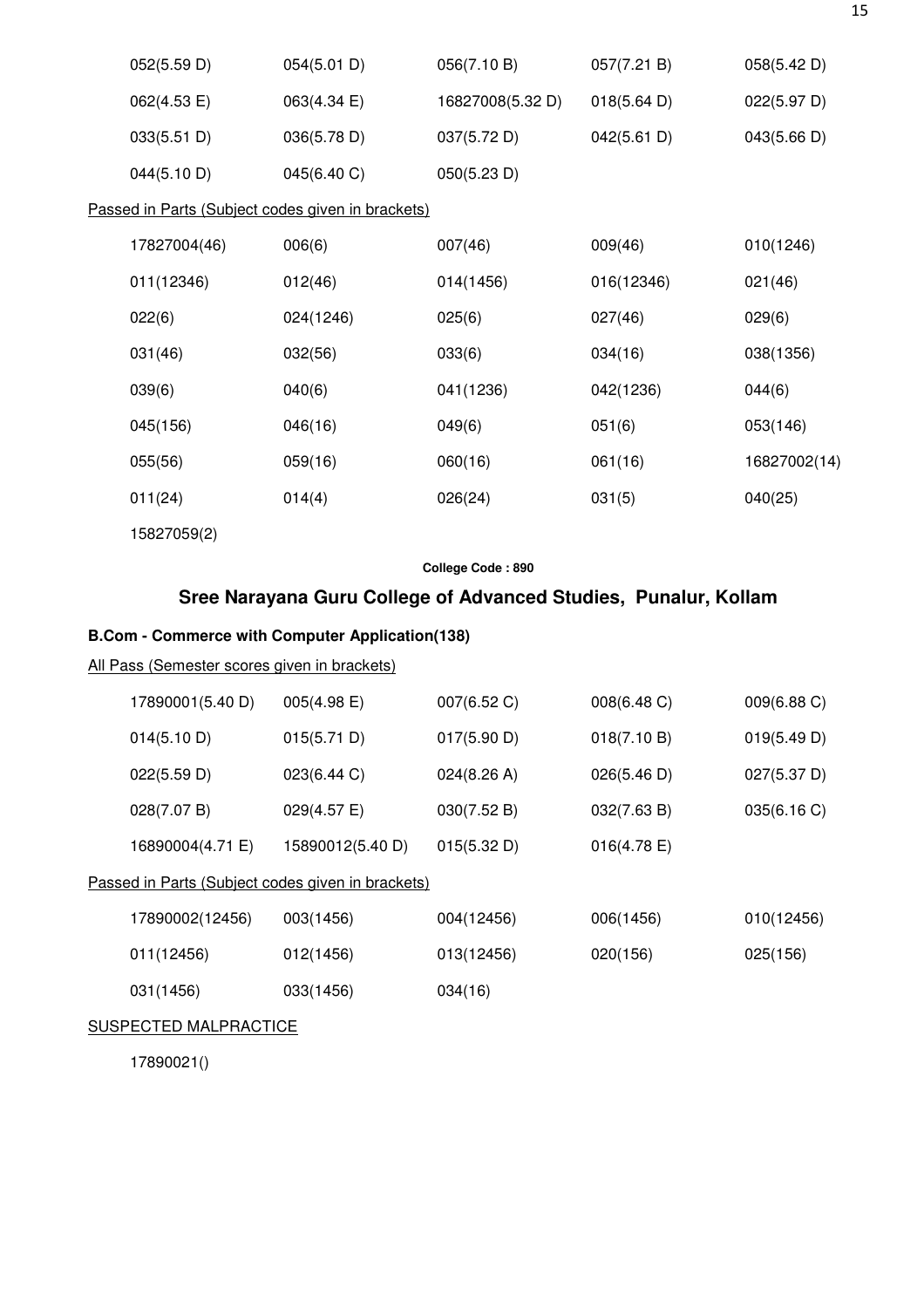# **Muslim Association College of Arts and Science, Panavoor, Thiruvananthapuram**

# **B.Com - Commerce with Computer Application(138)**

010(4) 021(24) 025(4)

|    | All Pass (Semester scores given in brackets)           |             |                       |                                                       |                  |
|----|--------------------------------------------------------|-------------|-----------------------|-------------------------------------------------------|------------------|
|    | 17893002(5.12 D)                                       | 003(4.77 E) | 005(4.70 E)           | 006(6.23 C)                                           | 007(6.78 C)      |
|    | 008(6.57 C)                                            | 009(7.36 B) | 014(6.92 C)           | 015(6.08 C)                                           | 017(5.27 D)      |
|    | 019(7.83 B)                                            | 021(7.17 B) | 022(5.62 D)           | 024(6.64 C)                                           | 028(6.87 C)      |
|    | 16893003(4.99 E)                                       | 011(4.71 E) | $022(4.64 \text{ E})$ | 024(5.43 D)                                           | 15893004(4.57 E) |
|    | 020(4.67 E)                                            | 025(4.88 E) | $028(4.47 \text{ E})$ | 029(4.29 E)                                           |                  |
|    | Passed in Parts (Subject codes given in brackets)      |             |                       |                                                       |                  |
|    | 17893001(6)                                            | 004(13456)  | 010(1456)             | 011(456)                                              | 012(356)         |
|    | 016(23456)                                             | 018(23456)  | 020(23456)            | 023(23456)                                            | 025(2456)        |
|    | 026(23456)                                             | 027(56)     | 16893035(2)           |                                                       |                  |
|    | Attendance statement not received                      |             |                       |                                                       |                  |
|    | 16893006()                                             | 010()       | 15893006()            | 019()                                                 |                  |
|    |                                                        |             | College Code: 894     |                                                       |                  |
|    |                                                        |             |                       | College of Applied Science, Kalanjoor, Pathanamthitta |                  |
|    | <b>B.Com - Commerce with Computer Application(138)</b> |             |                       |                                                       |                  |
|    | All Pass (Semester scores given in brackets)           |             |                       |                                                       |                  |
|    | 17894005(5.50 D)                                       | 010(7.30 B) | 012(5.51 D)           | 014(6.04 C)                                           | 015(6.99 C)      |
|    | 016(5.38 D)                                            | 019(7.16 B) | 021(8.09 A)           | 022(7.13 B)                                           | 024(6.68 C)      |
| D) | 026(5.86 D)                                            | 030(6.53 C) | 031(5.60 D)           | 035(6.80 C)                                           | 16894006(5.40    |
|    | 016(5.51 D)                                            | 026(5.19 D) | 031(4.97 E)           | 15894002(4.44 E)                                      | 026(4.73 E)      |
|    | Passed in Parts (Subject codes given in brackets)      |             |                       |                                                       |                  |
|    | 17894001(156)                                          | 002(56)     | 003(156)              | 004(6)                                                | 006(46)          |
|    | 007(6)                                                 | 009(6)      | 011(12356)            | 013(456)                                              | 017(156)         |
|    | 018(16)                                                | 020(12356)  | 023(456)              | 025(1256)                                             | 027(156)         |
|    | 028(156)                                               | 029(6)      | 032(16)               | 033(1256)                                             | 034(136)         |
|    | 036(6)                                                 | 037(1356)   | 038(12356)            | 039(136)                                              | 040(36)          |
|    | 041(6)                                                 | 042(6)      | 043(6)                | 044(12356)                                            | 16894009(4)      |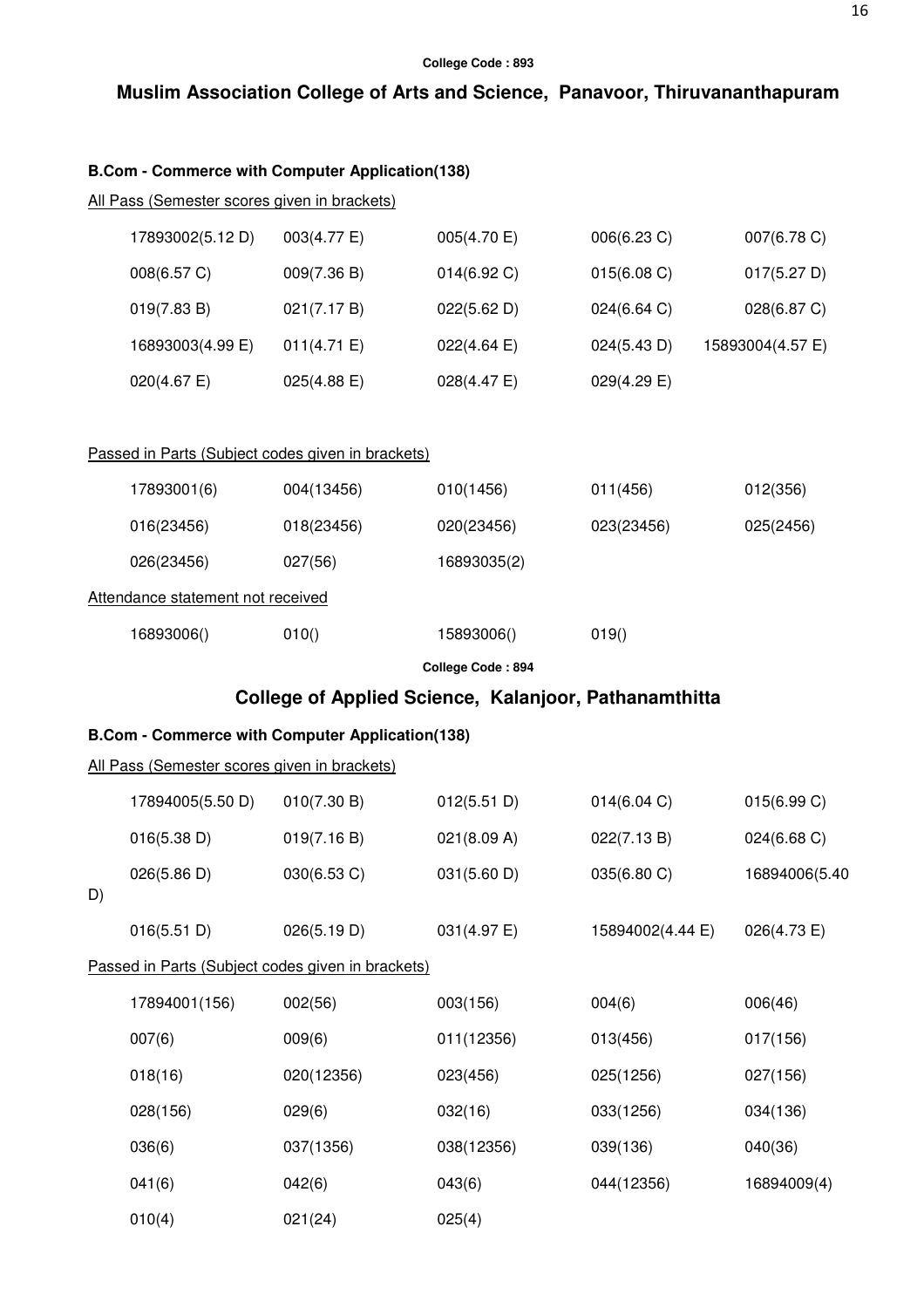# **UIT, Mulamkadakam, Kollam**

# **B.Com - Commerce with Computer Application(138)**

All Pass (Semester scores given in brackets)

| 17952003(6.36 C) | 004(6.08 C)                                       | 005(7.01 B)      | 007(5.53 D)           | 008(5.67 D) |
|------------------|---------------------------------------------------|------------------|-----------------------|-------------|
| 009(5.76 D)      | 010(6.44 C)                                       | 011(4.86 E)      | $012(6.80 \text{ C})$ | 013(7.40 B) |
| 014(7.54 B)      | 015(6.54 C)                                       | 016(6.17 C)      | 017(5.11 D)           | 018(5.89 D) |
| 019(6.51)        | 020(5.21 D)                                       | 022(5.28 D)      | 023(6.97 C)           | 024(7.02 B) |
| 026(4.90 E)      | 027(5.88 D)                                       | 029(5.51 D)      | 030(5.24 D)           | 031(7.33 B) |
| 032(6.30 C)      | 033(5.84 D)                                       | 035(7.40 B)      | 036(6.79 C)           | 037(5.08 D) |
| 038(5.99 D)      | 039(5.44 D)                                       | 040(6.89 C)      | 041(7.31 B)           | 042(6.90 C) |
| 044(7.13 B)      | 045(5.67 D)                                       | 048(7.53 B)      | 049(6.32 C)           | 051(5.64 D) |
| 053(7.23 B)      | 16952027(6.24 C)                                  | 14952004(5.65 D) |                       |             |
|                  | Passed in Parts (Subject codes given in brackets) |                  |                       |             |
| 17952001(256)    | 002(6)                                            | 006(12356)       | 021(12456)            | 025(1356)   |

| $1100 - 0011 - 007$ | $00 - 01$    | $00011 - 0001$ |         | $0 - 0$ , $0 - 0$ |
|---------------------|--------------|----------------|---------|-------------------|
| 028(16)             | 043(1356)    | 046(2356)      | 050(36) | 052(1236)         |
| 054(12356)          | 16952008(13) | 15952006(3)    |         |                   |

### **College Code : 955**

# **UIT, Pathanapuram, Kollam**

### **B.Com - Commerce with Computer Application(138)**

| 17955001(7.41 B)                                  | 002(6.88 C) | 003(5.87 D) | 004(6.28)   | 006(5.52 D)      |  |  |
|---------------------------------------------------|-------------|-------------|-------------|------------------|--|--|
| 007(6.94 C)                                       | 008(6.63 C) | 009(6.66 C) | 010(7.04 B) | 011(7.11 B)      |  |  |
| 012(7.74 B)                                       | 013(7.13 B) | 014(6.19 C) | 015(5.43 D) | 016(6.22 C)      |  |  |
| 017(5.42 D)                                       | 018(5.08 D) | 019(5.91 D) | 022(6.26)   | 023(7.07 B)      |  |  |
| 024(5.82 D)                                       | 025(5.97 D) | 026(6.93 C) | 027(8.78 A) | 029(6.64 C)      |  |  |
| 030(7.50 B)                                       | 031(6.07 C) | 033(7.91 B) | 035(6.13 C) | 036(5.18 D)      |  |  |
| 038(7.29 B)                                       | 039(6.60 C) | 042(6.00 C) | 043(6.22 C) | 044(6.53 C)      |  |  |
| 045(7.76 B)                                       | 046(7.22 B) | 048(6.33 C) | 049(7.66 B) | 16955033(5.84 D) |  |  |
| Passed in Parts (Subject codes given in brackets) |             |             |             |                  |  |  |
| 17955005(46)                                      | 020(12456)  | 028(12356)  | 034(12356)  | 041(6)           |  |  |
| 16955015(2)                                       | 016(2)      | 022(4)      |             |                  |  |  |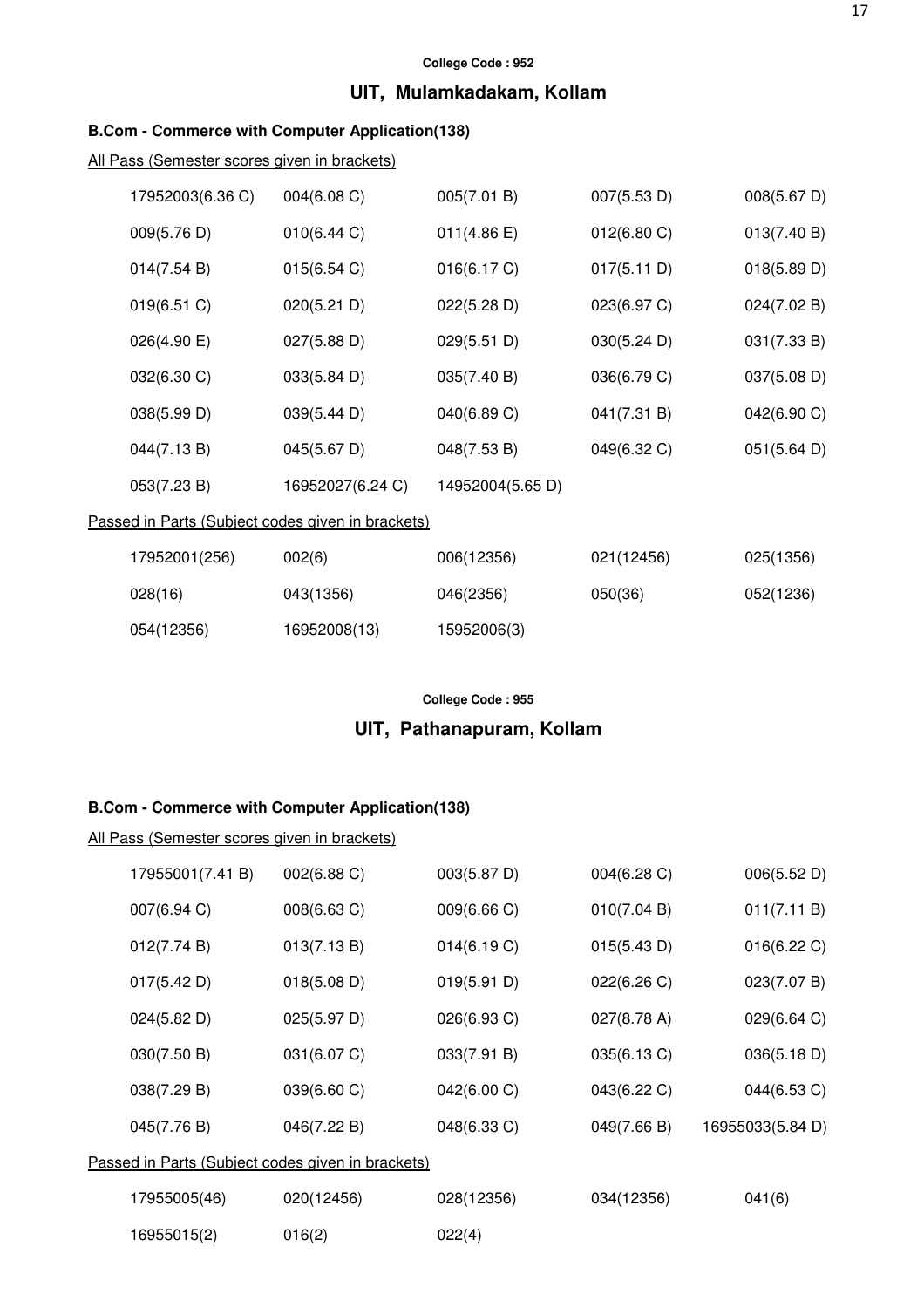# **UIT, Pirappancode, Thiruvananthapuram**

# **B.Com - Commerce with Computer Application(138)**

All Pass (Semester scores given in brackets)

| 17956001(5.37 D)                                  | 003(5.94 D)      | 005(6.33 C)           | 006(5.00 D)    | 007(5.98 D) |  |  |
|---------------------------------------------------|------------------|-----------------------|----------------|-------------|--|--|
| 008(5.91 D)                                       | 012(5.31 D)      | 013(6.72 C)           | $014(6.23)$ C) | 015(5.04 D) |  |  |
| 016(5.90 D)                                       | 017(7.27 B)      | 020(7.28 B)           | 021(6.58 C)    | 023(4.73 E) |  |  |
| 025(6.93 C)                                       | 027(6.47 C)      | 028(6.09 C)           | 032(5.29 D)    | 034(6.16 C) |  |  |
| 037(7.19 B)                                       | 038(5.30 D)      | 040(5.72 D)           | 042(5.16 D)    | 044(4.76 E) |  |  |
| 045(6.56 C)                                       | 047(6.39 C)      | 048(6.90 C)           | 050(6.76 C)    | 052(5.21 D) |  |  |
| 053(5.52 D)                                       | 055(5.93 D)      | 056(6.13 C)           | 057(5.14 D)    | 058(7.09 B) |  |  |
| 059(5.71 D)                                       | 16956009(5.54 D) | 030(6.63 C)           | 035(5.71 D)    | 042(5.56 D) |  |  |
| $046(4.99)$ E)                                    | 14956045(6.87 C) | $052(4.43 \text{ E})$ |                |             |  |  |
| Passed in Parts (Subject codes given in brackets) |                  |                       |                |             |  |  |

| 17956002(12346) | 004(12346)  | 009(126)   | 010(12346) | 011(136)    |
|-----------------|-------------|------------|------------|-------------|
| 018(6)          | 019(1346)   | 022(6)     | 024(126)   | 029(136)    |
| 030(12356)      | 031(1456)   | 035(12346) | 036(12356) | 039(6)      |
| 041(12456)      | 043(12346)  | 046(1236)  | 051(16)    | 16956005(6) |
| 057(5)          | 15956013(2) | 027(12)    |            |             |

**College Code : 957** 

# **UIT, Alappuzha, Alappuzha**

# **B.Com - Commerce with Computer Application(138)**

| 17957001(7.30 B) | 002(5.82 D) | 003(6.50 C)    | 004(5.14 D) | 005(5.34 D) |
|------------------|-------------|----------------|-------------|-------------|
| 006(6.74 C)      | 007(5.74 D) | 009(7.19 B)    | 010(6.44 C) | 011(6.77 C) |
| 012(5.47 D)      | 013(6.00 C) | $014(6.92)$ C) | 015(6.71)   | 016(7.56 B) |
| 017(7.18 B)      | 018(7.02 B) | 019(6.87 C)    | 020(7.26 B) | 021(5.66 D) |
| 022(7.00 B)      | 023(7.63 B) | 025(6.41 C)    | 026(4.90 E) | 027(6.79 C) |
| 028(6.46 C)      | 029(6.34 C) | 030(6.86 C)    | 031(6.70 C) | 032(6.42 C) |
| 033(6.33 C)      | 034(6.22 C) | 035(6.97 C)    | 036(6.30 C) | 037(7.66 B) |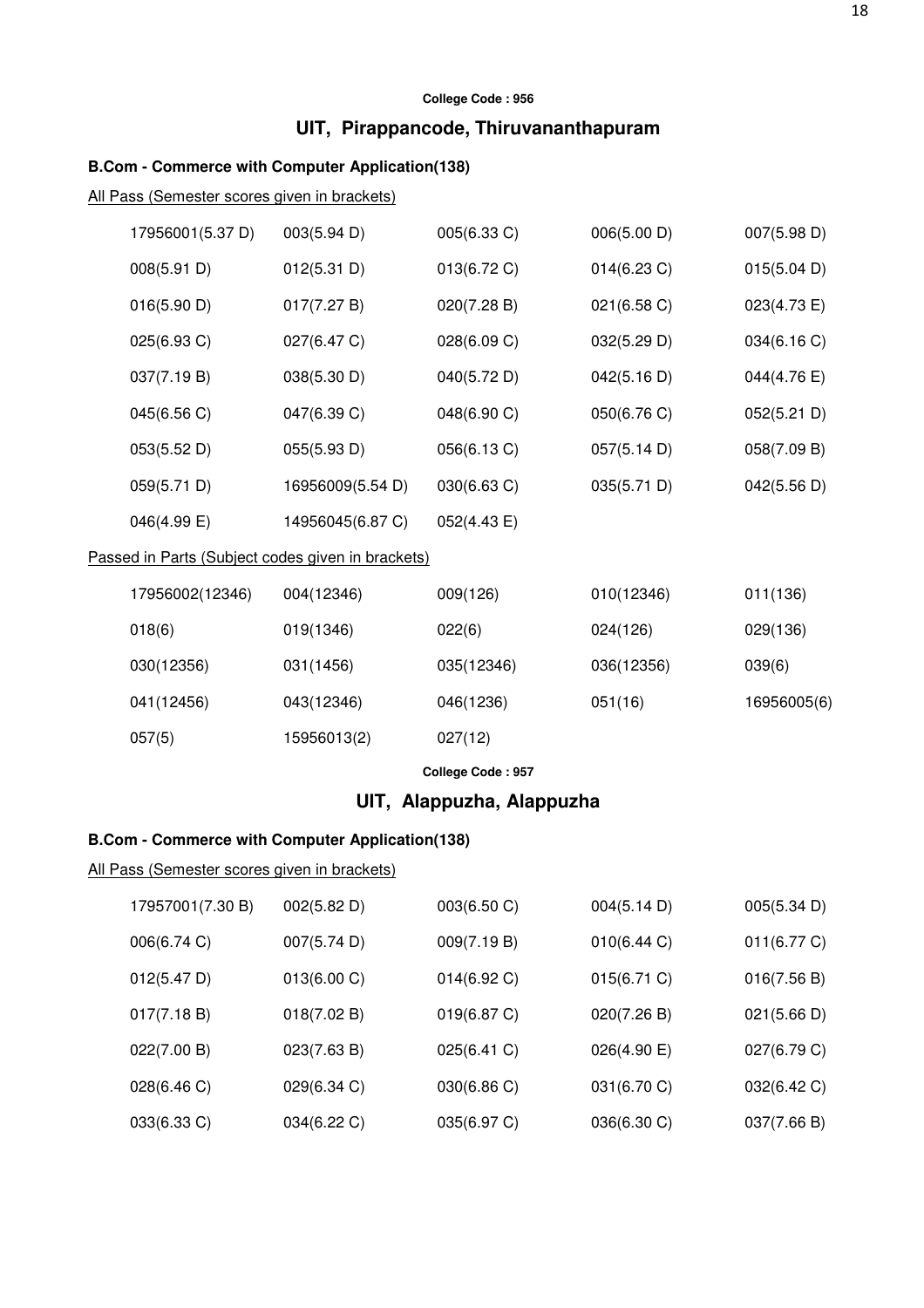| 17957038(7.08 B)                                       | 039(7.22 B) | 040(7.23 B)         | 041(7.06 B) | 042(6.42 C) |
|--------------------------------------------------------|-------------|---------------------|-------------|-------------|
| 043(7.39 B)                                            | 044(7.27 B) | 045(5.60 D)         | 046(6.09 C) | 047(5.37 D) |
| 048(6.06 C)                                            | 049(6.24 C) | 16957019(5.77 D)    | 027(6.42 C) |             |
| Passed in Parts (Subject codes given in brackets)      |             |                     |             |             |
| 17957008(12356)                                        | 024(1356)   | 050(2356)           |             |             |
|                                                        |             | College Code: 958   |             |             |
|                                                        |             | UIT, Yeroor, Kollam |             |             |
| <b>B.Com - Commerce with Computer Application(138)</b> |             |                     |             |             |
| All Pass (Semester scores given in brackets)           |             |                     |             |             |
| 17958001(6.70 C)                                       | 002(6.53 C) | 003(5.32 D)         | 007(6.71 C) | 008(7.69 B) |
| 010(7.24 B)                                            | 012(5.62 D) | 013(6.31)           | 015(5.70 D) | 017(6.96)   |

| 018(8.59 A)                                       | 019(7.07 B) | 020(6.16)   | $021(6.83)$ C)   | 022(6.93 C) |  |  |  |
|---------------------------------------------------|-------------|-------------|------------------|-------------|--|--|--|
| 023(7.10 B)                                       | 024(7.02 B) | 025(5.42 D) | 027(6.70 C)      | 028(7.11 B) |  |  |  |
| 029(5.76 D)                                       | 030(6.27 C) | 031(6.66 C) | 032(6.64)        | 033(5.31 D) |  |  |  |
| 034(6.21 C)                                       | 035(7.00 B) | 037(4.90 E) | 038(5.77 D)      | 041(5.79 D) |  |  |  |
| 042(6.61 C)                                       | 043(7.10 B) | 044(5.42 D) | 16958001(5.93 D) | 037(6.44 C) |  |  |  |
| Passed in Parts (Subject codes given in brackets) |             |             |                  |             |  |  |  |
| 17958005(6)                                       | 006(13456)  | 009(36)     | 026(146)         | 039(1346)   |  |  |  |

040(3456)

**College Code : 960** 

# **UIT, Karuvatta, Kollam**

# **B.Com - Commerce with Computer Application(138)**

| 17960002(5.89 D)                                  | 003(6.46 C)      | 004(5.49 D) | 005(5.00 D) | 006(4.76 E) |  |  |
|---------------------------------------------------|------------------|-------------|-------------|-------------|--|--|
| 007(7.73 B)                                       | 009(7.17 B)      | 010(5.81 D) | 011(5.17 D) | 012(5.48 D) |  |  |
| $014(6.33)$ C)                                    | 017(7.00 B)      | 018(6.51)   | 023(5.93 D) | 024(6.01 C) |  |  |
| 027(6.08 C)                                       | 030(5.76 D)      | 032(5.26 D) | 033(6.76 C) | 034(6.62 C) |  |  |
| 035(7.10 B)                                       | 036(6.19 C)      | 037(7.04 B) | 038(6.28 C) | 039(7.30 B) |  |  |
| 040(5.93 D)                                       | 16960013(4.37 E) | 017(5.52 D) | 025(4.98 E) | 027(5.57 D) |  |  |
| 14960005(5.26 D)                                  | 039(5.14 D)      |             |             |             |  |  |
| Passed in Parts (Subject codes given in brackets) |                  |             |             |             |  |  |
| 17960008(1356)                                    | 015(1356)        | 019(6)      | 020(12356)  | 021(12356)  |  |  |
| 022(36)                                           | 025(146)         | 028(12456)  | 031(13456)  | 041(1246)   |  |  |
| 16960018(5)                                       | 028(24)          | 030(45)     | 039(2)      | 14960004(4) |  |  |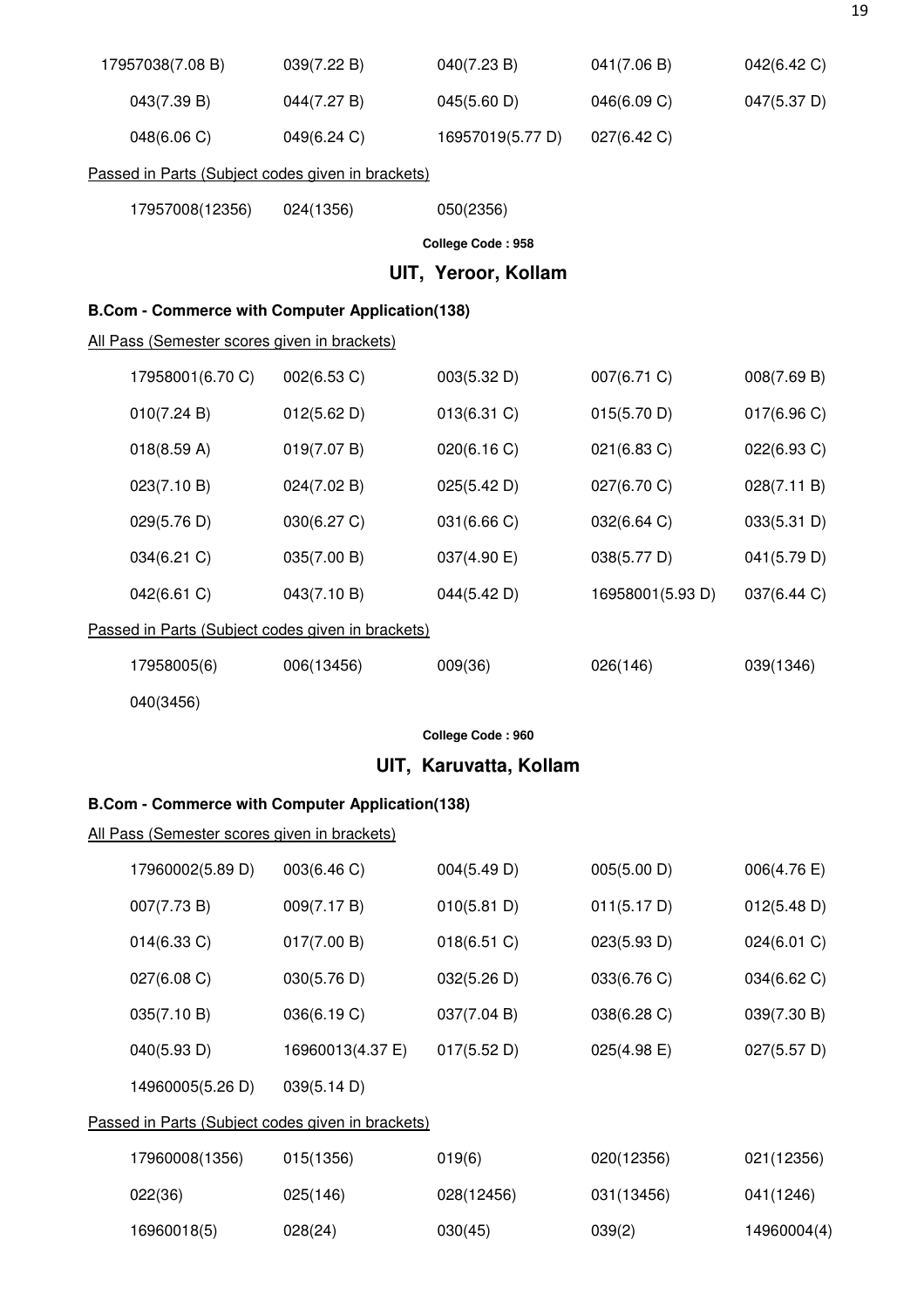17960026()

#### **College Code : 961**

# **UIT, Sasthamkotta, Kollam**

#### **B.Com - Commerce with Computer Application(138)**

All Pass (Semester scores given in brackets)

| 17961001(5.43 D)                                  | 003(5.02 D)    | 006(6.47 C) | 007(6.13 C) | 008(5.80 D)      |  |  |  |
|---------------------------------------------------|----------------|-------------|-------------|------------------|--|--|--|
| 009(5.06 D)                                       | 010(5.19 D)    | 011(4.93 E) | 012(5.27 D) | 013(5.27 D)      |  |  |  |
| 015(7.32 B)                                       | 016(7.32 B)    | 017(8.06 A) | 018(5.58 D) | 019(5.33 D)      |  |  |  |
| 021(6.59 C)                                       | 022(7.27 B)    | 023(6.14 C) | 024(6.87 C) | 16961023(5.72 D) |  |  |  |
| 025(5.06 D)                                       | $030(4.89)$ E) | 031(5.79 D) |             |                  |  |  |  |
| Passed in Parts (Subject codes given in brackets) |                |             |             |                  |  |  |  |
| 17961004(23456)                                   | 005(256)       | 014(256)    | 020(236)    | 16961012(34)     |  |  |  |
| 015(2)                                            | 022(2)         | 027(3)      | 14961015(1) |                  |  |  |  |

#### **College Code : 962**

# **UIT, Thenmala, Kollam**

#### **B.Com - Commerce with Computer Application(138)**

#### All Pass (Semester scores given in brackets)

| 17962001(5.42 D)      | 003(6.91 C) | 004(7.46 B) | 005(6.13 C)      | 008(6.24 C)    |
|-----------------------|-------------|-------------|------------------|----------------|
| 013(6.58)             | 014(5.64 D) | 015(6.62)   | 017(5.67 D)      | $018(6.83)$ C) |
| $019(6.68 \text{ C})$ | 020(5.90 D) | 021(5.74 D) | 022(6.28)        | 024(6.67 C)    |
| 028(6.31 C)           | 029(5.62 D) | 030(7.29 B) | 031(6.57 C)      | 033(6.43 C)    |
| 034(5.84 D)           | 036(5.87 D) | 038(6.03 C) | 16962004(5.61 D) | 012(5.73 D)    |
| 016(5.76 D)           | 017(5.28 D) | 018(5.32 D) | 028(5.13 D)      | 029(5.81 D)    |
| 034(5.28 D)           | 035(5.94 D) | 041(5.43 D) | 15962031(5.92 D) | 14962025(5.67  |

D)

# Passed in Parts (Subject codes given in brackets)

| 17962007(23456) | 009(12456) | 010(1456) | 011(12456)  | 012(23456)  |
|-----------------|------------|-----------|-------------|-------------|
| 016(1256)       | 023(1456)  | 025(1456) | 026(1356)   | 027(3)      |
| 032(12346)      | 035(1456)  | 037(6)    | 039(1236)   | 16962013(4) |
| 038(4)          | 040(4)     | 042(4)    | 15962030(4) |             |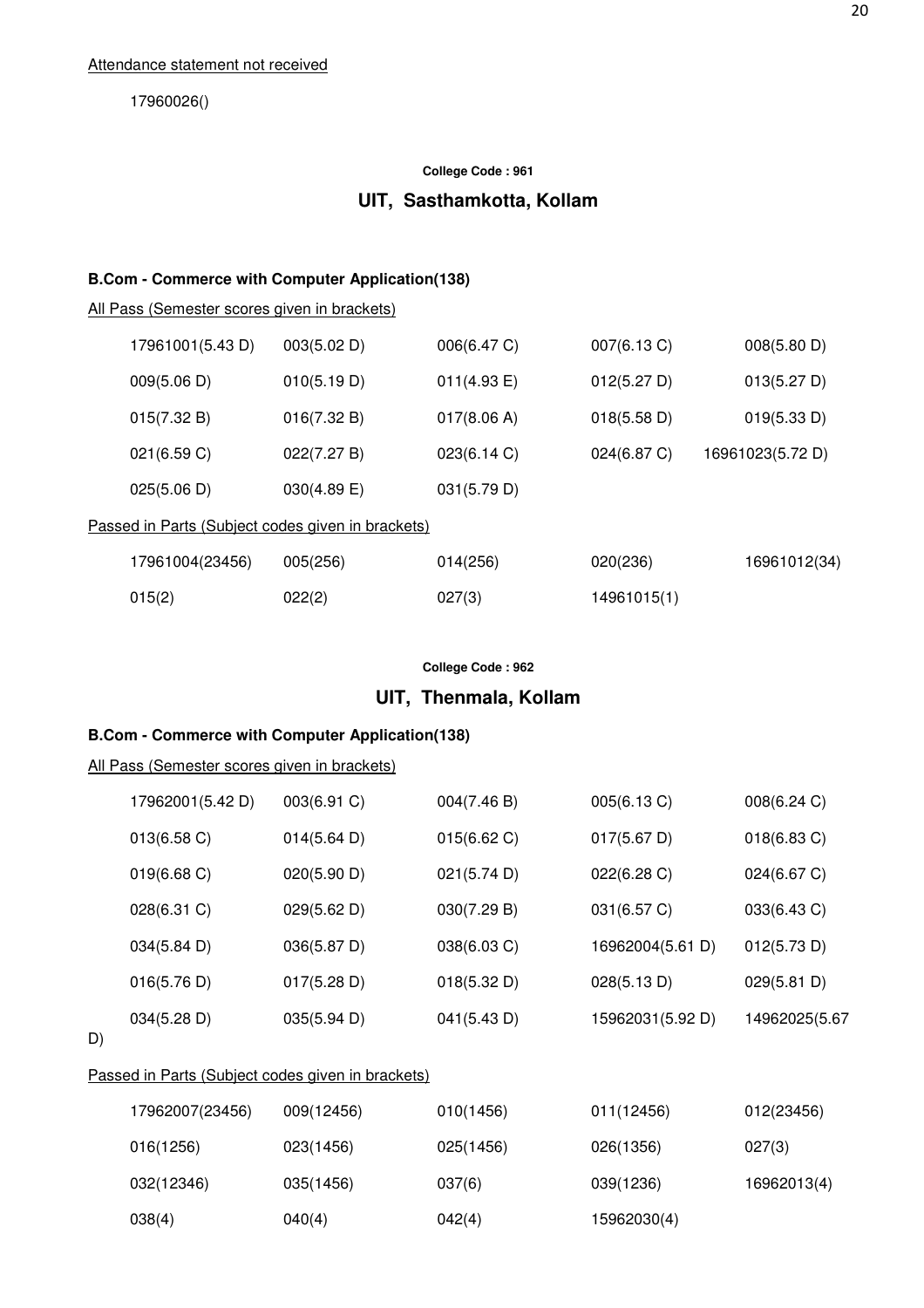# **UIT, Mukhathala, Kollam**

### **B.Com - Commerce with Computer Application(138)**

# All Pass (Semester scores given in brackets)

| 17963008(6.14 C)                                  | 010(5.30 D)      | 011(5.57 D)    | 022(6.63 C)    | $023(6.31)$ C)        |  |  |  |
|---------------------------------------------------|------------------|----------------|----------------|-----------------------|--|--|--|
| 024(6.19 C)                                       | 026(5.62 D)      | 027(6.46 C)    | 029(6.98)      | 031(5.71 D)           |  |  |  |
| 032(5.53 D)                                       | 034(6.31 C)      | 035(5.99 D)    | 040(5.58 D)    | 044(5.36 D)           |  |  |  |
| 046(6.40 C)                                       | 16963022(4.64 E) | $024(4.24)$ E) | $027(4.78)$ E) | $028(4.42 \text{ E})$ |  |  |  |
| 032(4.77 E)                                       |                  |                |                |                       |  |  |  |
| Dessad in Darts (Cubiset sades aives in braskets) |                  |                |                |                       |  |  |  |

#### Passed in Parts (Subject codes given in brackets)

| 17963001(1356) | 002(1356) | 003(12356) | 004(1356)   | 006(12456) |
|----------------|-----------|------------|-------------|------------|
| 007(156)       | 009(1256) | 012(1256)  | 013(12356)  | 014(1356)  |
| 015(12356)     | 016(156)  | 017(12356) | 018(156)    | 019(12356) |
| 020(1356)      | 030(1456) | 036(13456) | 038(13456)  | 039(13456) |
| 042(56)        | 043(456)  | 045(56)    | 16963014(5) | 025(15)    |
|                |           |            |             |            |

**College Code : 964** 

# **UIT, Mannar, Alappuzha**

# **B.Com - Commerce with Computer Application(138)**

### All Pass (Semester scores given in brackets)

| 17964003(8.40 A) | 004(5.62 D) | 005(5.99 D)      | 006(6.26)        | $007(6.34)$ C) |
|------------------|-------------|------------------|------------------|----------------|
| 008(6.54 C)      | 009(5.67 D) | 010(5.73 D)      | 011(7.16 B)      | 012(5.13 D)    |
| 015(6.42 C)      | 016(8.40 A) | 017(5.88 D)      | 019(5.46 D)      | 021(6.27 C)    |
| 022(6.82 C)      | 024(7.17 B) | 025(7.20 B)      | 026(6.50 C)      | 027(7.60 B)    |
| 028(4.93 E)      | 029(5.53 D) | 032(5.27 D)      | 038(6.89 C)      | 043(6.54 C)    |
| 044(5.59 D)      | 045(6.52 C) | 15964030(5.77 D) | 14964012(5.23 D) |                |
|                  |             |                  |                  |                |

### Passed in Parts (Subject codes given in brackets)

| 17964013(2356) | 014(2356)  | 023(2456) | 030(56)   | 031(256)   |
|----------------|------------|-----------|-----------|------------|
| 034(2356)      | 035(56)    | 036(2356) | 037(2356) | 039(23456) |
| 041(23456)     | 046(23456) |           |           |            |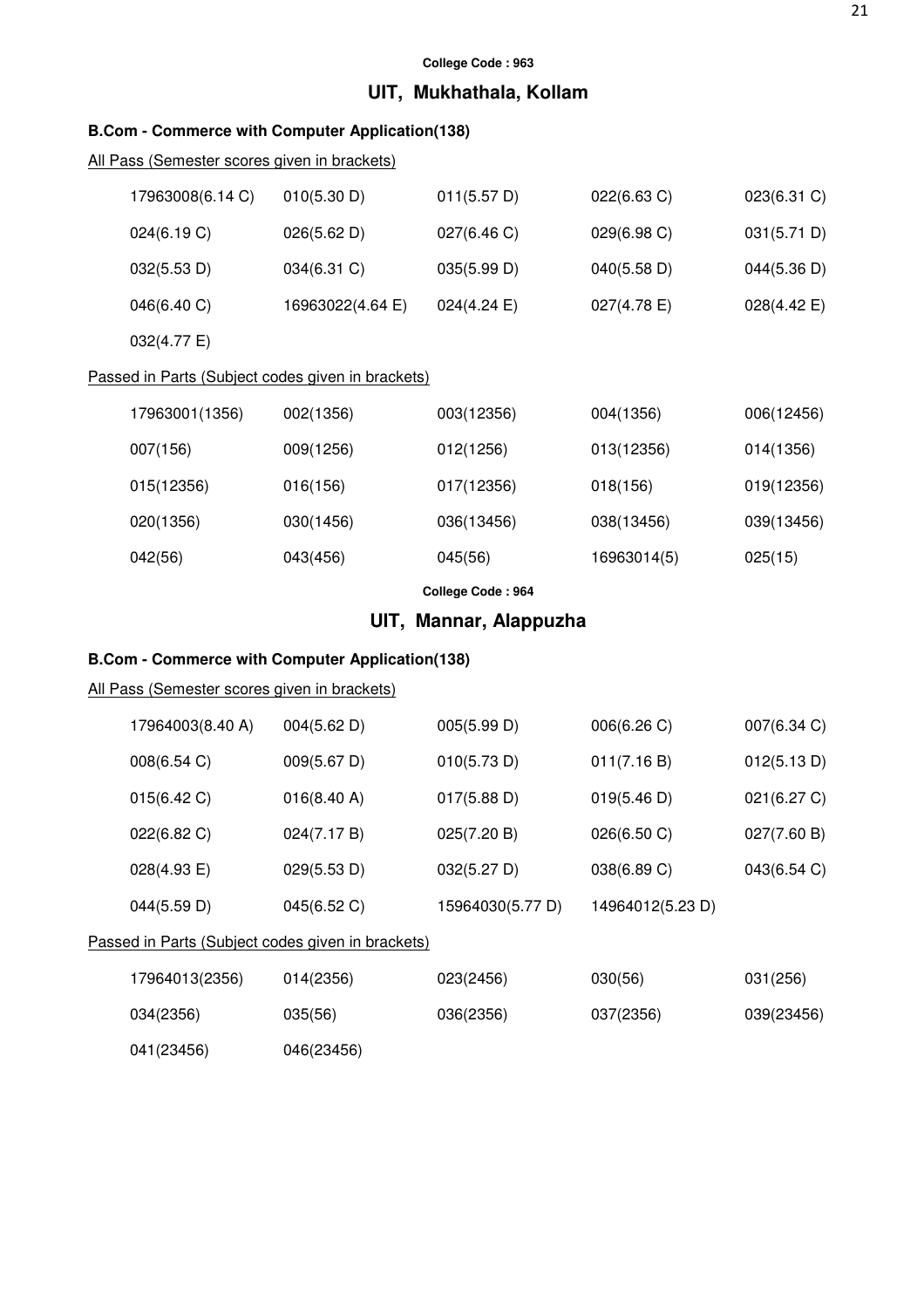# **UIT, Mannady, Pathanamthitta**

### **B.Com - Commerce with Computer Application(138)**

All Pass (Semester scores given in brackets)

| 17965001(6.07 C)                                  | 002(8.06 A) | 004(6.19 C) | 006(6.13 C) | 007(7.19 B) |  |
|---------------------------------------------------|-------------|-------------|-------------|-------------|--|
| 008(6.87 C)                                       | 009(6.39 C) | 010(6.17 C) | 011(6.50 C) | 012(6.18)   |  |
| 013(6.74)                                         | 015(7.11 B) | 016(6.29 C) | 018(7.31 B) | 019(5.60 D) |  |
| 021(5.60 D)                                       | 023(6.39 C) | 024(5.99 D) | 025(6.19 C) | 026(5.92 D) |  |
| Passed in Parts (Subject codes given in brackets) |             |             |             |             |  |
| 17965003(12456)                                   | 005(456)    | 014(1456)   | 017(145)    |             |  |

### **College Code : 966**

# **UIT, Attingal, Thiruvananthapuram**

#### **B.Com - Commerce with Computer Application(138)**

| <u>All Pass (Semester scores given in brackets)</u> |             |             |             |             |  |  |
|-----------------------------------------------------|-------------|-------------|-------------|-------------|--|--|
| 17966008(5.71 D)                                    | 010(6.36)   | 011(6.77 C) | 015(7.37 B) | 018(6.61)   |  |  |
| 021(6.59 C)                                         | 033(5.31 D) | 034(6.33 C) | 035(6.78 C) | 039(5.06 D) |  |  |
| 041(5.77 D)                                         | 045(5.03 D) | 046(5.78 D) | 048(6.27 C) | 053(5.89 D) |  |  |
| 16966027(5.20 D)                                    | 046(5.49 D) |             |             |             |  |  |
| Passed in Parts (Subject codes given in brackets)   |             |             |             |             |  |  |
| 17966001(1356)                                      | 003(6)      | 005(156)    | 006(56)     | 007(156)    |  |  |
| 012(156)                                            | 016(56)     | 017(136)    | 019(156)    | 022(1356)   |  |  |
| 023(156)                                            | 024(156)    | 025(56)     | 026(16)     | 027(1356)   |  |  |
| 028(156)                                            | 029(16)     | 030(156)    | 031(16)     | 036(1356)   |  |  |
| 037(156)                                            | 038(1356)   | 040(6)      | 042(56)     | 043(156)    |  |  |
| 044(12356)                                          | 047(1356)   | 050(1356)   | 051(156)    | 052(1356)   |  |  |
| 16966008(2)                                         |             |             |             |             |  |  |

### Attendance statement not received

17966014()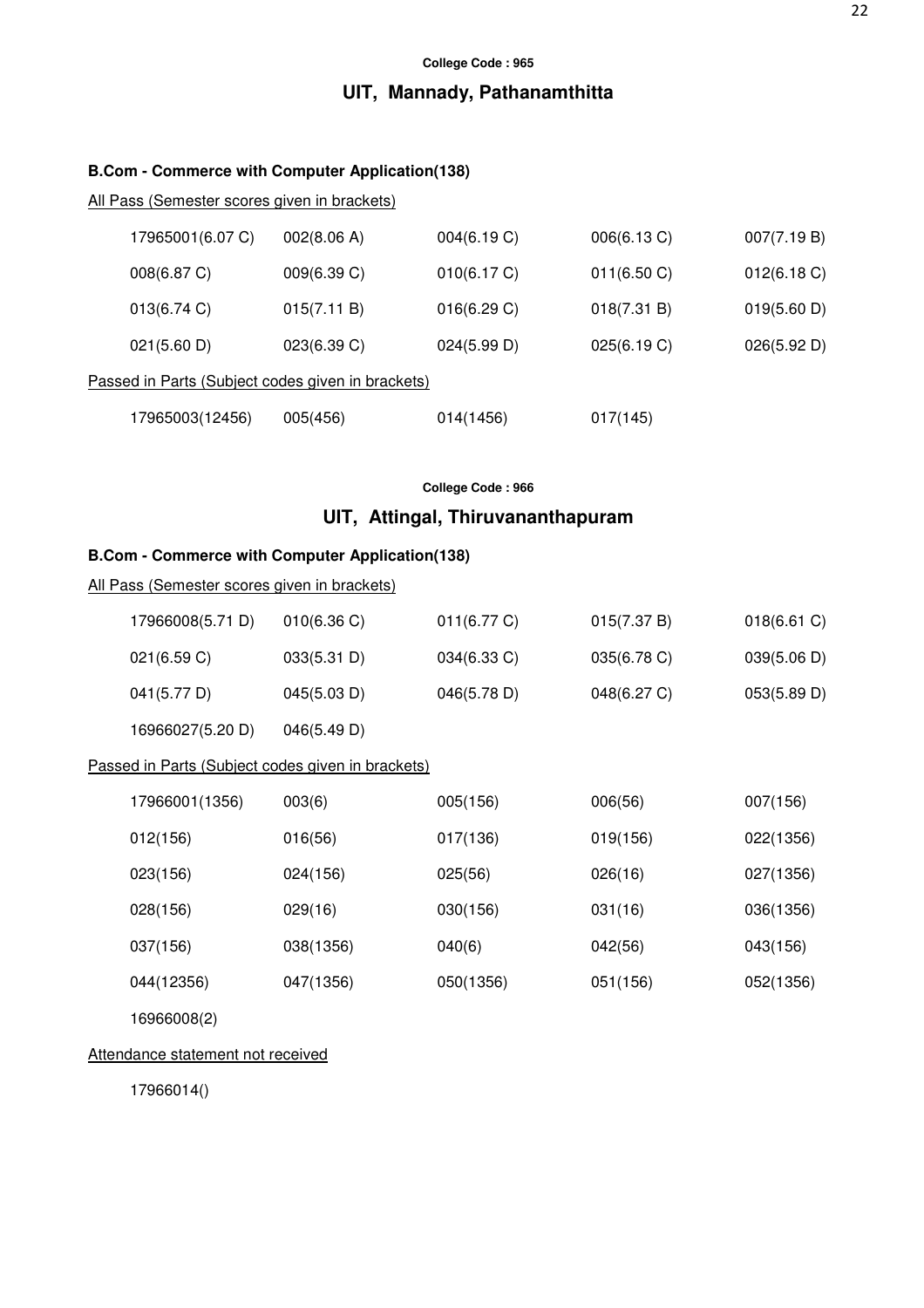# **UIT, Vellarada, Thiruvananthapuram**

### **B.Com - Commerce with Computer Application(138)**

All Pass (Semester scores given in brackets)

| 17967001(5.58 D)                                       | 004(5.56 D)                                    | 005(6.58 C)       | 007(6.56 C)      | 008(6.19 C)    |  |
|--------------------------------------------------------|------------------------------------------------|-------------------|------------------|----------------|--|
| 009(6.09 C)                                            | 010(7.79 B)                                    | 012(5.58 D)       | 014(4.94)        | 015(5.42 D)    |  |
| 016(5.78 D)                                            | 019(6.12 C)                                    | 020(6.87 C)       | 024(5.61 D)      | 025(6.64 C)    |  |
| 16967001(5.44 D)                                       | 003(6.66 C)                                    | 009(4.88 E)       | 012(5.99 D)      | 019(6.27 C)    |  |
| 025(5.87 D)                                            | 040(4.92 E)                                    | 046(5.53 D)       | 15967016(6.00 C) |                |  |
| Passed in Parts (Subject codes given in brackets)      |                                                |                   |                  |                |  |
| 17967002(1256)                                         | 003(12356)                                     | 006(12356)        | 011(12356)       | 013(2356)      |  |
| 017(16)                                                | 026(356)                                       | 16967004(35)      | 010(3)           | 013(25)        |  |
| 014(25)                                                | 015(5)                                         | 016(2)            | 017(1)           | 023(5)         |  |
| 16967042(1)<br>043(1) 045(13)                          |                                                |                   |                  |                |  |
| Wrong entry of details by the the candidate            |                                                |                   |                  |                |  |
| 17967023()                                             |                                                |                   |                  |                |  |
|                                                        |                                                | College Code: 985 |                  |                |  |
|                                                        | UIT, Azhoor, Chirayinkeezh, Thiruvananthapuram |                   |                  |                |  |
| <b>B.Com - Commerce with Computer Application(138)</b> |                                                |                   |                  |                |  |
| All Pass (Semester scores given in brackets)           |                                                |                   |                  |                |  |
| 17985005(6.89 C)                                       | 006(6.86 C)                                    | 008(6.48 C)       | 010(7.02 B)      | $013(4.78)$ E) |  |
| 015(5.56 D)                                            |                                                |                   |                  |                |  |
| Passed in Parts (Subject codes given in brackets)      |                                                |                   |                  |                |  |
| 17985001(12356)                                        | 002(26)                                        | 003(26)           | 011(12346)       | 012(236)       |  |
| 014(12456)                                             | 016(6)                                         | 017(12456)        | 018(12456)       |                |  |

**College Code : 986** 

# **UIT, Ittiva,Charuparambu,Chadayamangalam, Kollam**

### **B.Com - Commerce with Computer Application(138)**

All Pass (Semester scores given in brackets)

17986004(6.72 C) 005(7.62 B)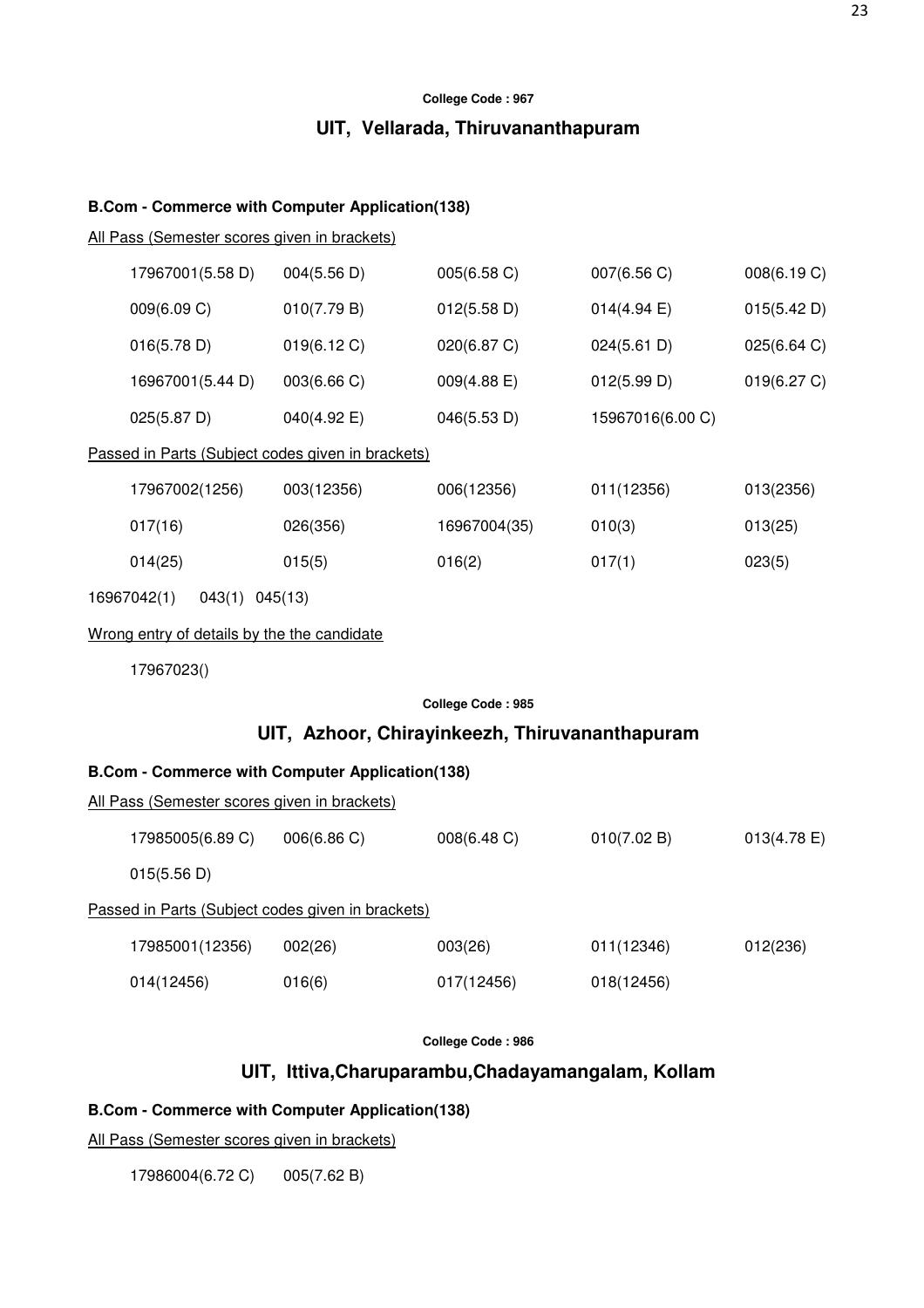# **UIT, Kanjiramkulam,Kovalam, Thiruvananthapuram**

### **B.Com - Commerce with Computer Application(138)**

All Pass (Semester scores given in brackets)

| 17987003(5.86 D)                                  | $007(4.76)$ E) | 011(5.97 D) | 013(8.20 A) | 018(5.06 D) |  |  |
|---------------------------------------------------|----------------|-------------|-------------|-------------|--|--|
| 020(5.29 D)                                       | 026(6.49 C)    | 028(5.80 D) | 029(4.86)   |             |  |  |
| Passed in Parts (Subject codes given in brackets) |                |             |             |             |  |  |
| 17987001(1346)                                    | 004(1456)      | 005(1456)   | 006(1456)   | 008(1456)   |  |  |
| 012(13456)                                        | 014(16)        | 015(12346)  | 017(12346)  | 024(13456)  |  |  |

**College Code : 988** 

# **UIT, Vallakkadavu,Thiruvananthapuram, Thiruvananthapuram**

### **B.Com - Commerce with Computer Application(138)**

| <u>All Pass (Semester scores given in brackets)</u> |             |                |             |             |  |  |
|-----------------------------------------------------|-------------|----------------|-------------|-------------|--|--|
| 17988003(5.94 D)                                    | 005(5.80 D) | 007(5.90 D)    | 009(5.29 D) | 011(5.31 D) |  |  |
| 012(5.29 D)                                         | 015(4.86)   | $016(6.63)$ C) |             |             |  |  |
| Passed in Parts (Subject codes given in brackets)   |             |                |             |             |  |  |
| 17988004(1356)                                      | 010(156)    | 014(12356)     | 017(13456)  |             |  |  |

**College Code : 989**

### **UIT, Aruvikkara, Thiruvananthapuram**

### **B.Com - Commerce with Computer Application(138)**

|                                                   | 17989003(5.71 D) | 004(7.81 B) | 005(7.67 B) | 006(7.22 B) | $007(6.60 \text{ C})$ |  |  |
|---------------------------------------------------|------------------|-------------|-------------|-------------|-----------------------|--|--|
|                                                   | 009(6.56 C)      | 010(6.87 C) | 015(7.24 B) | 016(6.94)   | 017(5.73 D)           |  |  |
|                                                   | 019(5.70 D)      |             |             |             |                       |  |  |
| Passed in Parts (Subject codes given in brackets) |                  |             |             |             |                       |  |  |
|                                                   | 17989001(146)    | 002(246)    | 008(56)     | 011(2456)   | 013(56)               |  |  |
|                                                   | 014(2456)        |             |             |             |                       |  |  |